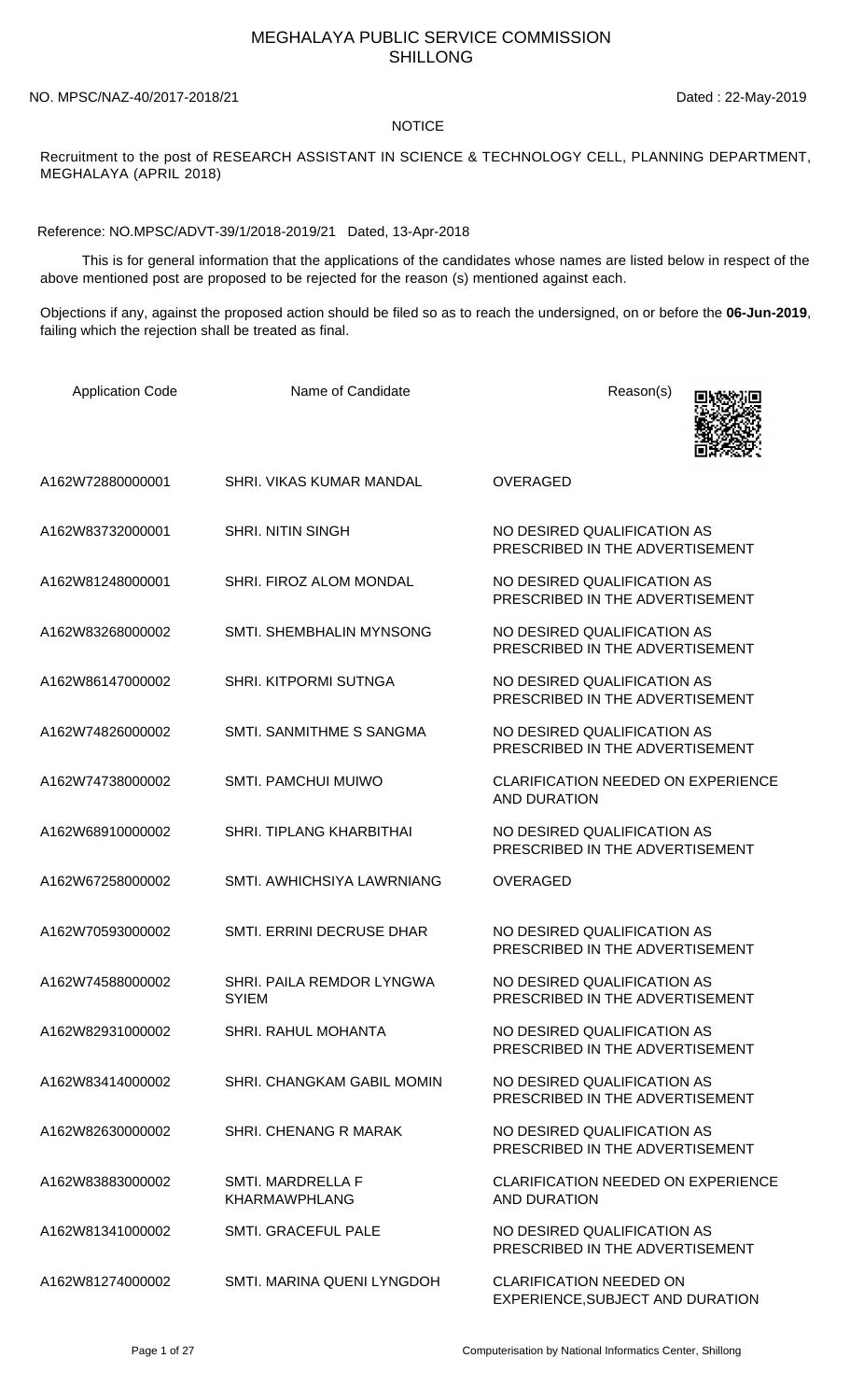| <b>Application Code</b> | Name of Candidate                           | Reason(s)                                                          |
|-------------------------|---------------------------------------------|--------------------------------------------------------------------|
| A162W14121000002        | SMTI. BALARINA R MARAK                      | NO DESIRED QUALIFICATION AS<br>PRESCRIBED IN THE ADVERTISEMENT     |
| A162W85554000002        | SMTI, CHRISSA FANINI N SANGMA               | NO DESIRED QUALIFICATION AS<br>PRESCRIBED IN THE ADVERTISEMENT     |
| A162W85559000002        | <b>SMTI. ROSINA TALANG</b>                  | NO DESIRED QUALIFICATION AS<br>PRESCRIBED IN THE ADVERTISEMENT     |
| A162W79253000002        | SMTI. IBAKYNJAI KHARUMNUID                  | <b>CLARIFICATION NEEDED ON</b><br>EXPERIENCE, SUBJECT AND DURATION |
| A162W85500000002        | SMTI, LINDARISHISHA BLAH                    | NO DESIRED QUALIFICATION AS<br>PRESCRIBED IN THE ADVERTISEMENT     |
| A162W78561000002        | SMTI. RISYNDONG PHALYNGKI                   | <b>CLARIFICATION NEEDED ON</b><br>SUBJECT, EXPERIENCE AND DURATION |
| A162W84579000002        | SHRI. FERDINAND MARBANIANG                  | NO DESIRED QUALIFICATION AS<br>PRESCRIBED IN THE ADVERTISEMENT     |
| A162W77909000002        | SHRI. TESRANG D. SHIRA                      | NO DESIRED QUALIFICATION AS<br>PRESCRIBED IN THE ADVERTISEMENT     |
| A162W76610000002        | <b>SMTI. DIMPY G MOMIN</b>                  | NO DESIRED QUALIFICATION AS<br>PRESCRIBED IN THE ADVERTISEMENT     |
| A162W76535000002        | SHRI. RICHARD STONE THABAH                  | NO DESIRED QUALIFICATION AS<br>PRESCRIBED IN THE ADVERTISEMENT     |
| A162W38684000002        | <b>SMTI. PIRDALIN MAWLEIN</b>               | NO DESIRED QUALIFICATION AS<br>PRESCRIBED IN THE ADVERTISEMENT     |
| A162W72114000002        | SHRI. HASTINGS D SHIRA                      | NO DESIRED QUALIFICATION AS<br>PRESCRIBED IN THE ADVERTISEMENT     |
| A162W85899000002        | SMTI. DAWANLANGKI SHADAP                    | NO DESIRED QUALIFICATION AS<br>PRESCRIBED IN THE ADVERTISEMENT     |
| A162W76386000002        | SHRI. MARSHALL KHARUMNUID                   | NO DESIRED QUALIFICATION AS<br>PRESCRIBED IN THE ADVERTISEMENT     |
| A162W81602000002        | <b>SHRI. SHIBOR HINGE</b>                   | <b>CLARIFICATION NEEDED ON EXPERIENCE</b><br><b>AND DURATION</b>   |
| A162W72206000002        | <b>SMTI. SHALINI MANOHARAN</b>              | NO DESIRED QUALIFICATION AS<br>PRESCRIBED IN THE ADVERTISEMENT     |
| A162W83255000002        | SMTI. DIANGTIHUN LYNGDOH<br><b>LYNGKHOI</b> | NO DESIRED QUALIFICATION AS<br>PRESCRIBED IN THE ADVERTISEMENT     |
| A162W79279000003        | SMTI. DEEPA M SANGMA                        | <b>CLARIFICATION NEEDED ON</b><br>SUBJECT, EXPERIENCE AND DURATION |
| A162W83779000003        | SMTI. MEMORIAL WARJRI                       | NO DESIRED QUALIFICATION AS<br>PRESCRIBED IN THE ADVERTISEMENT     |
| A162W66134000003        | SMTI. IBANSIEWDOR MYRTHONG                  | NO DESIRED QUALIFICATION AS<br>PRESCRIBED IN THE ADVERTISEMENT     |
| A162W84096000003        | SHRI. CONSOLE RANGAD                        | NO DESIRED QUALIFICATION AS<br>PRESCRIBED IN THE ADVERTISEMENT     |
| A162W83981000003        | SMTI. DIANA KHARKONGOR                      | NO DESIRED QUALIFICATION AS<br>PRESCRIBED IN THE ADVERTISEMENT     |
| A162W49575000003        | SMTI, RISA PARKORDOR CHEN                   | NO DESIRED QUALIFICATION AS<br>PRESCRIBED IN THE ADVERTISEMENT     |
| A162W49875000003        | SHRI. RUSOM GARY LYNGDOH                    | NO DESIRED QUALIFICATION AS                                        |

PRESCRIBED IN THE ADVERTISEMENT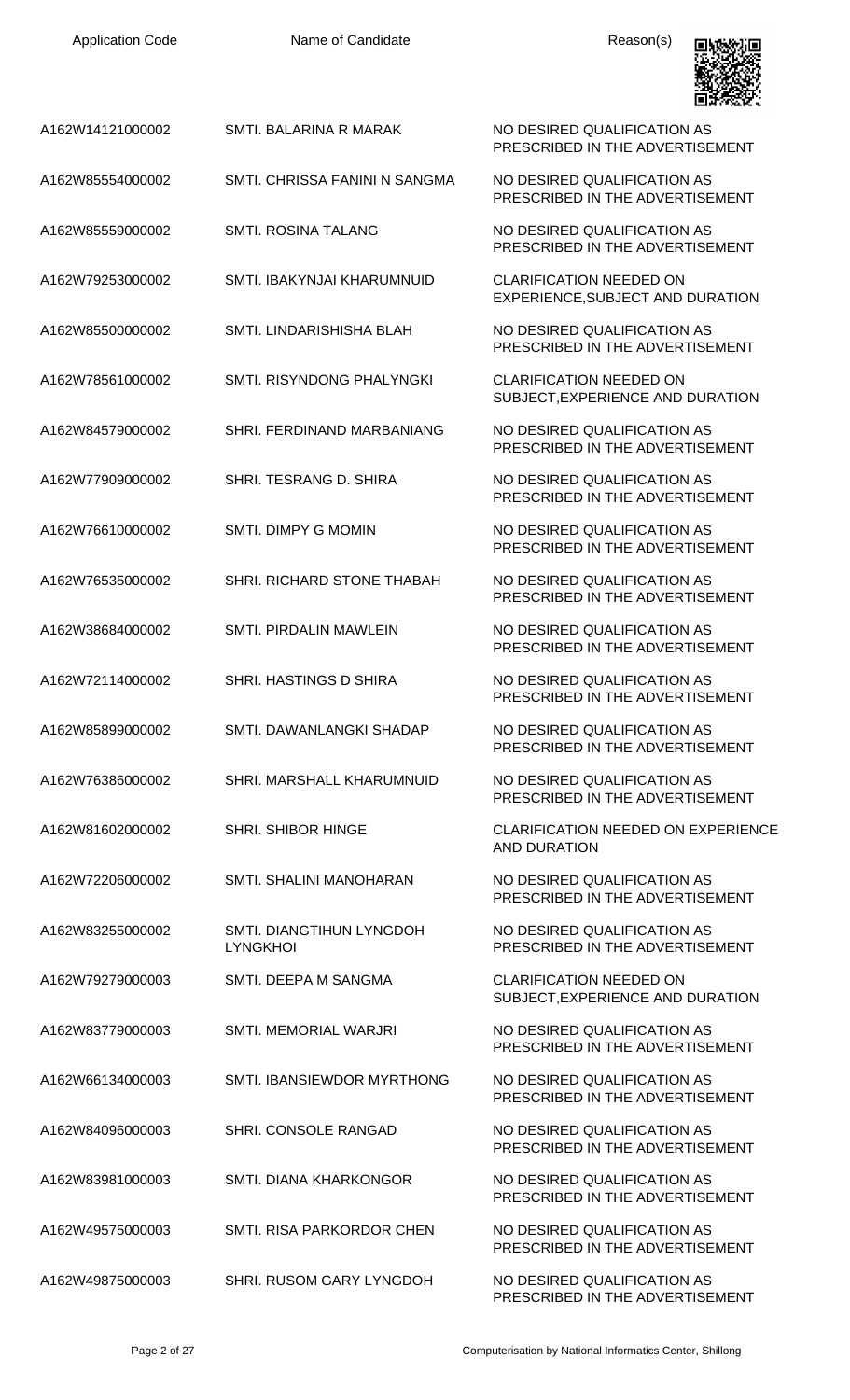

| A162W71204000003 | SHRI. MEBAN SHANBORLANG<br><b>MARWEIN</b>           | NO DESIRED QUALIFICATION AS<br>PRESCRIBED IN THE ADVERTISEMENT     |
|------------------|-----------------------------------------------------|--------------------------------------------------------------------|
| A162W71920000003 | SMTI. MONTERA BOLWARI MARAK                         | NO DESIRED QUALIFICATION AS<br>PRESCRIBED IN THE ADVERTISEMENT     |
| A162W02957000003 | <b>SMTI. DIMSRIE SAKA MOMIN</b>                     | NO DESIRED QUALIFICATION AS<br>PRESCRIBED IN THE ADVERTISEMENT     |
| A162W72932000003 | <b>SHRI. GAURAV KUMAR</b>                           | <b>LESS WORK EXPERIENCE</b>                                        |
| A162W52081000003 | <b>SHRI. DEMANDER HUJON</b>                         | NO DESIRED QUALIFICATION AS<br>PRESCRIBED IN THE ADVERTISEMENT     |
| A162W74653000003 | <b>SMTI. BANTY R SANGMA</b>                         | NO DESIRED QUALIFICATION AS<br>PRESCRIBED IN THE ADVERTISEMENT     |
| A162W35550000003 | SMTI. NAPHISABET LAPANG                             | NO DESIRED QUALIFICATION AS<br>PRESCRIBED IN THE ADVERTISEMENT     |
| A162W02203000003 | SHRI. SHONGPRAH MAWTHOH                             | NO DESIRED QUALIFICATION AS<br>PRESCRIBED IN THE ADVERTISEMENT     |
| A162W74749000003 | SMTI. DEIPHISHISHA RYNTATHIANG                      | <b>CLARIFICATION NEEDED ON EXPERIENCE</b><br><b>AND DURATION</b>   |
| A162W31192000003 | <b>SMTI, LUCENCIA MARY BADAPLIN</b><br><b>RANEE</b> | <b>UNDERAGED</b>                                                   |
| A162W07665000003 | SHRI. BASANDA G MOMIN                               | NO DESIRED QUALIFICATION AS<br>PRESCRIBED IN THE ADVERTISEMENT     |
| A162W76470000003 | SMTI. MERRYLYDONA LYNGDOH<br><b>NONGLAIT</b>        | NO DESIRED QUALIFICATION AS<br>PRESCRIBED IN THE ADVERTISEMENT     |
| A162W85876000003 | SMTI. FANCY DORA DKHAR                              | NO DESIRED QUALIFICATION AS<br>PRESCRIBED IN THE ADVERTISEMENT     |
| A162W70169000003 | SMTI. BEAUTY RANI KOCH                              | NO DESIRED QUALIFICATION AS<br>PRESCRIBED IN THE ADVERTISEMENT     |
| A162W67192000003 | SMTI. SANGEETA ANSE M SANGMA                        | NO DESIRED QUALIFICATION AS<br>PRESCRIBED IN THE ADVERTISEMENT     |
| A162W77319000003 | SHRI. MARKSHIELD WARJRI                             | <b>CLARIFICATION NEEDED ON EXPERIENCE</b><br><b>AND DURATION</b>   |
| A162W77852000003 | SHRI. H NAKIBAPHER JONES<br><b>SHANGPLIANG</b>      | NO DESIRED QUALIFICATION AS<br>PRESCRIBED IN THE ADVERTISEMENT     |
| A162W10229000003 | SMTI. NAIBALAAIHUN MARBANIANG                       | <b>LESS WORK EXPERIENCE</b>                                        |
| A162W70062000003 | SMTI. SHABARISALIN KHARDEWSAW                       | NO DESIRED QUALIFICATION AS<br>PRESCRIBED IN THE ADVERTISEMENT     |
| A162W10374000003 | SHRI. NAASON RANI                                   | NO DESIRED QUALIFICATION AS<br>PRESCRIBED IN THE ADVERTISEMENT     |
| A162W78381000003 | SMTI. HANABANTEI LYNGDOH<br><b>MAWNAI</b>           | NO DESIRED QUALIFICATION AS<br>PRESCRIBED IN THE ADVERTISEMENT     |
| A162W78383000003 | SMTI. GIRIJA M SANGMA                               | NO DESIRED QUALIFICATION AS<br>PRESCRIBED IN THE ADVERTISEMENT     |
| A162W78507000003 | SMTI. DAPHISHISHA PALA                              | <b>CLARIFICATION NEEDED ON</b><br>EXPERIENCE, SUBJECT AND DURATION |
| A162W83310000003 | SMTI. BETHSHEBA BASAIAWMOIT                         | NO DESIRED QUALIFICATION AS<br>PRESCRIBED IN THE ADVERTISEMENT     |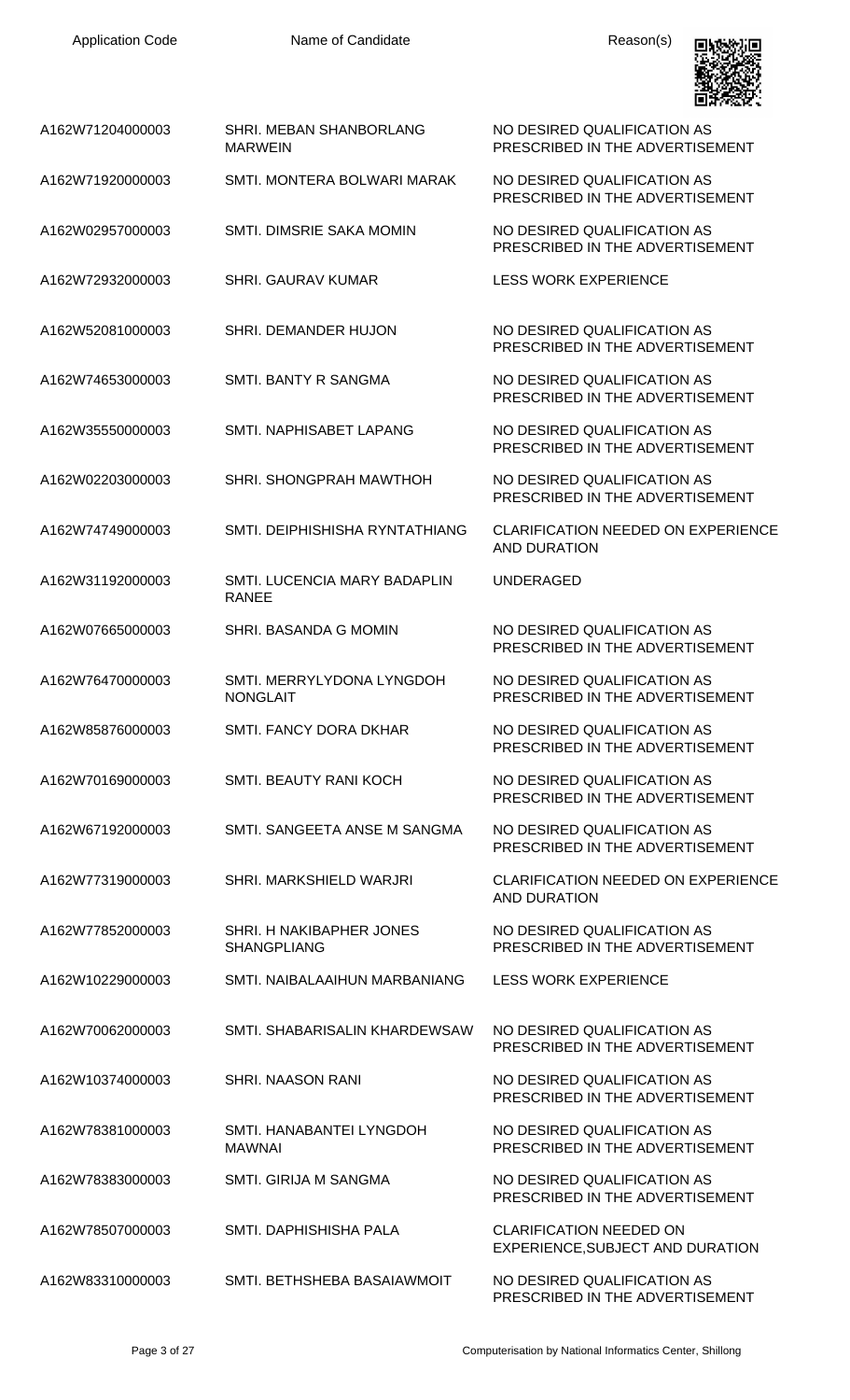| <b>Application Code</b> | Name of Candidate                                | Reason(s)                                                           |
|-------------------------|--------------------------------------------------|---------------------------------------------------------------------|
| A162W85493000003        | <b>SHRI. TEILANG RYMBAI</b>                      | NO DESIRED QUALIFICATION AS<br>PRESCRIBED IN THE ADVERTISEMENT      |
| A162W70359000003        | SMTI. SHERYL LANONG                              | NO DESIRED QUALIFICATION AS<br>PRESCRIBED IN THE ADVERTISEMENT      |
| A162W82418000003        | <b>SMTI. BIGINCHI MONGSRANG</b><br><b>SANGMA</b> | NO DESIRED QUALIFICATION AS<br>PRESCRIBED IN THE ADVERTISEMENT      |
| A162W82916000003        | SMTI. SENGNU N SANGMA                            | NO DESIRED QUALIFICATION AS<br>PRESCRIBED IN THE ADVERTISEMENT      |
| A162W83210000003        | SHRI. MARK RONDOL WARKHYLLEW                     | NO DESIRED QUALIFICATION AS<br>PRESCRIBED IN THE ADVERTISEMENT      |
| A162W68454000003        | SHRI. RISHAN JASON KHONGLAH                      | NO DESIRED QUALIFICATION AS<br>PRESCRIBED IN THE ADVERTISEMENT      |
| A162W07547000004        | SMTI. GEORGIA G MOMIN                            | NO DESIRED QUALIFICATION AS<br>PRESCRIBED IN THE ADVERTISEMENT      |
| A162W07612000004        | SHRI. BANKERLANG MARWEIN                         | NO DESIRED QUALIFICATION AS<br>PRESCRIBED IN THE ADVERTISEMENT      |
| A162W69114000004        | SMTI. ILAWANBET NONGRUM                          | NO DESIRED QUALIFICATION AS<br>PRESCRIBED IN THE ADVERTISEMENT      |
| A162W83872000004        | <b>SHRI. SOMNATH KHAN</b>                        | NO DESIRED QUALIFICATION AS<br>PRESCRIBED IN THE ADVERTISEMENT      |
| A162W65437000004        | SHRI. ERNES RUETHERFORD<br><b>KHONGSIT</b>       | NO DESIRED QUALIFICATION AS<br>PRESCRIBED IN THE ADVERTISEMENT      |
| A162W15911000004        | <b>SMTI. CHIRE S MARAK</b>                       | <b>CLARIFICATION NEEDED ON</b><br>EXPERIENCE, DURATION AND SUBJECTS |
| A162W64039000004        | SHRI. PYNSUKLANG DIAMAI                          | NO DESIRED QUALIFICATION AS<br>PRESCRIBED IN THE ADVERTISEMENT      |
| A162W76651000004        | <b>SHRI. THOMAS IANGJUH</b>                      | OVERAGED                                                            |
| A162W84932000004        | SMTI. VERIKA LIANA DECRUSE<br><b>WAANBAH</b>     | NO DESIRED QUALIFICATION AS<br>PRESCRIBED IN THE ADVERTISEMENT      |
| A162W10030000004        | SHRI. NAMPHER MASHARING                          | <b>CLARIFICATION NEEDED ON EXPERIENCE</b><br><b>AND DURATION</b>    |
| A162W37303000004        | <b>SHRI. JAMERIS DKHAR</b>                       | NO DESIRED QUALIFICATION AS<br>PRESCRIBED IN THE ADVERTISEMENT      |
| A162W66760000004        | SHRI. MAFFAY FARADAY G MOMIN                     | NO DESIRED QUALIFICATION AS<br>PRESCRIBED IN THE ADVERTISEMENT      |
| A162W84210000004        | SHRI. FERDINAND SHANGPLIANG                      | NO DESIRED QUALIFICATION AS<br>PRESCRIBED IN THE ADVERTISEMENT      |
| A162W83938000004        | <b>SMTI. IBAPYNSUKLANG GALONG</b>                | NO DESIRED QUALIFICATION AS<br>PRESCRIBED IN THE ADVERTISEMENT      |
| A162W84883000004        | SMTI. CRISTIN CHERA CH MOMIN                     | NO DESIRED QUALIFICATION AS<br>PRESCRIBED IN THE ADVERTISEMENT      |
| A162W84584000004        | SMTI. IBAKORLANG SUTING                          | <b>LESS WORK EXPERIENCE</b>                                         |
| A162W67399000004        | SMTI, WANDIBAHUN WARJRI                          | NO DESIRED QUALIFICATION AS<br>PRESCRIBED IN THE ADVERTISEMENT      |
| A162W00644000004        | SMTI. LASHNGAINLIN DIENGDOH                      | CLARIFICATION NEEDED ON EXPERIENCE                                  |

AND DURATION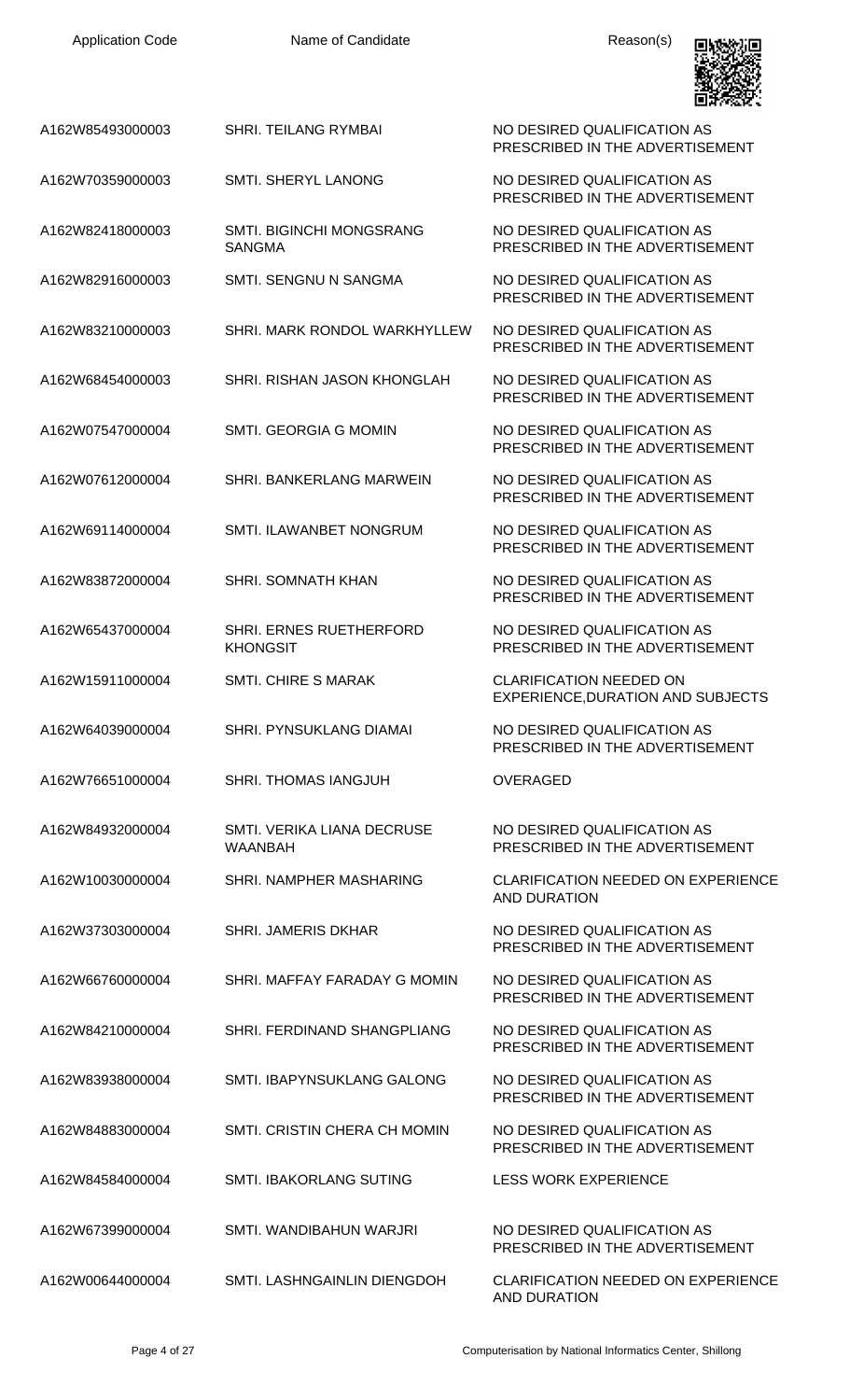| A162W67394000004 | SMTI, CAREY VANA RYNJAH                         | NO DESIRED QUALIFICATION AS<br>PRESCRIBED IN THE ADVERTISEMENT     |
|------------------|-------------------------------------------------|--------------------------------------------------------------------|
| A162W64395000004 | SMTI. DAFFNEY RANEE                             | NO DESIRED QUALIFICATION AS<br>PRESCRIBED IN THE ADVERTISEMENT     |
| A162W65209000004 | SMTI. NANGRIMCHI R MARAK                        | NO DESIRED QUALIFICATION AS<br>PRESCRIBED IN THE ADVERTISEMENT     |
| A162W83925000004 | <b>SHRI. ARBISING MALNGIANG</b>                 | NO DESIRED QUALIFICATION AS<br>PRESCRIBED IN THE ADVERTISEMENT     |
| A162W69275000004 | SMTI. RENITHA D SHIRA                           | NO DESIRED QUALIFICATION AS<br>PRESCRIBED IN THE ADVERTISEMENT     |
| A162W83890000004 | SMTI. DONIMON I DKHAR                           | NO DESIRED QUALIFICATION AS<br>PRESCRIBED IN THE ADVERTISEMENT     |
| A162W69202000004 | <b>SMTI. TECHI G MOMIN</b>                      | NO DESIRED QUALIFICATION AS<br>PRESCRIBED IN THE ADVERTISEMENT     |
| A162W00077000004 | <b>SHRI. R EUGENE LAMARE</b>                    | NO DESIRED QUALIFICATION AS<br>PRESCRIBED IN THE ADVERTISEMENT     |
| A162W81850000004 | <b>SMTI. RILIS MARY SARIANG</b>                 | <b>CLARIFICATION NEEDED ON EXPERIENCE</b><br><b>AND DURATION</b>   |
| A162W34193000004 | SHRI, DANNY CH SANGMA                           | NO DESIRED QUALIFICATION AS<br>PRESCRIBED IN THE ADVERTISEMENT     |
| A162W20431000004 | SMTI. RIDA WANBHA NONGBRI                       | NO DESIRED QUALIFICATION AS<br>PRESCRIBED IN THE ADVERTISEMENT     |
| A162W06792000004 | SHRI. MAITSHAPHRANG LYNGDOH<br>MAWNAI           | NO DESIRED QUALIFICATION AS<br>PRESCRIBED IN THE ADVERTISEMENT     |
| A162W71062000004 | SMTI. ARMENEANCY DORA<br><b>SANGLYNE</b>        | NO DESIRED QUALIFICATION AS<br>PRESCRIBED IN THE ADVERTISEMENT     |
| A162W29556000004 | <b>SHRI. SHEMBHALANG JUSTUS</b><br><b>CHYNE</b> | NO DESIRED QUALIFICATION AS<br>PRESCRIBED IN THE ADVERTISEMENT     |
| A162W00190000004 | SHRI. EMIDA OO PAYA SUMER                       | <b>OVERAGED</b>                                                    |
| A162W75462000004 | SMTI. PYNNEHLANG WARJRI                         | NO DESIRED QUALIFICATION AS<br>PRESCRIBED IN THE ADVERTISEMENT     |
| A162W21850000005 | SMTI. GRIMCHI DOME B SANGMA                     | NO DESIRED QUALIFICATION AS<br>PRESCRIBED IN THE ADVERTISEMENT     |
| A162W65117000005 | SHRI. SHEKSTAR THABAH                           | <b>CLARIFICATION NEEDED ON</b><br>EXPERIENCE, SUBJECT AND DURATION |
| A162W73934000005 | <b>SMTI. TULIKA MAJAW</b>                       | NO DESIRED QUALIFICATION AS<br>PRESCRIBED IN THE ADVERTISEMENT     |
| A162W75852000005 | <b>SHRI. CHINMOY PATHAK</b>                     | NO DESIRED QUALIFICATION AS<br>PRESCRIBED IN THE ADVERTISEMENT     |
| A162W34521000005 | <b>SHRI. FRANKY LAMARE</b>                      | <b>CLARIFICATION NEEDED ON EXPERIENCE</b><br><b>AND DURATION</b>   |
| A162W72118000005 | <b>SHRI. RAM SUCHIANG</b>                       | NO DESIRED QUALIFICATION AS<br>PRESCRIBED IN THE ADVERTISEMENT     |
| A162W49088000005 | SMTI. TRUDY TENGSE A. SANGMA                    | NO DESIRED QUALIFICATION AS<br>PRESCRIBED IN THE ADVERTISEMENT     |
| A162W66851000005 | SMTI. LAPYNKMENLANG SYNREM                      | NO DESIRED QUALIFICATION AS                                        |

PRESCRIBED IN THE ADVERTISEMENT

回感觉

ijΞ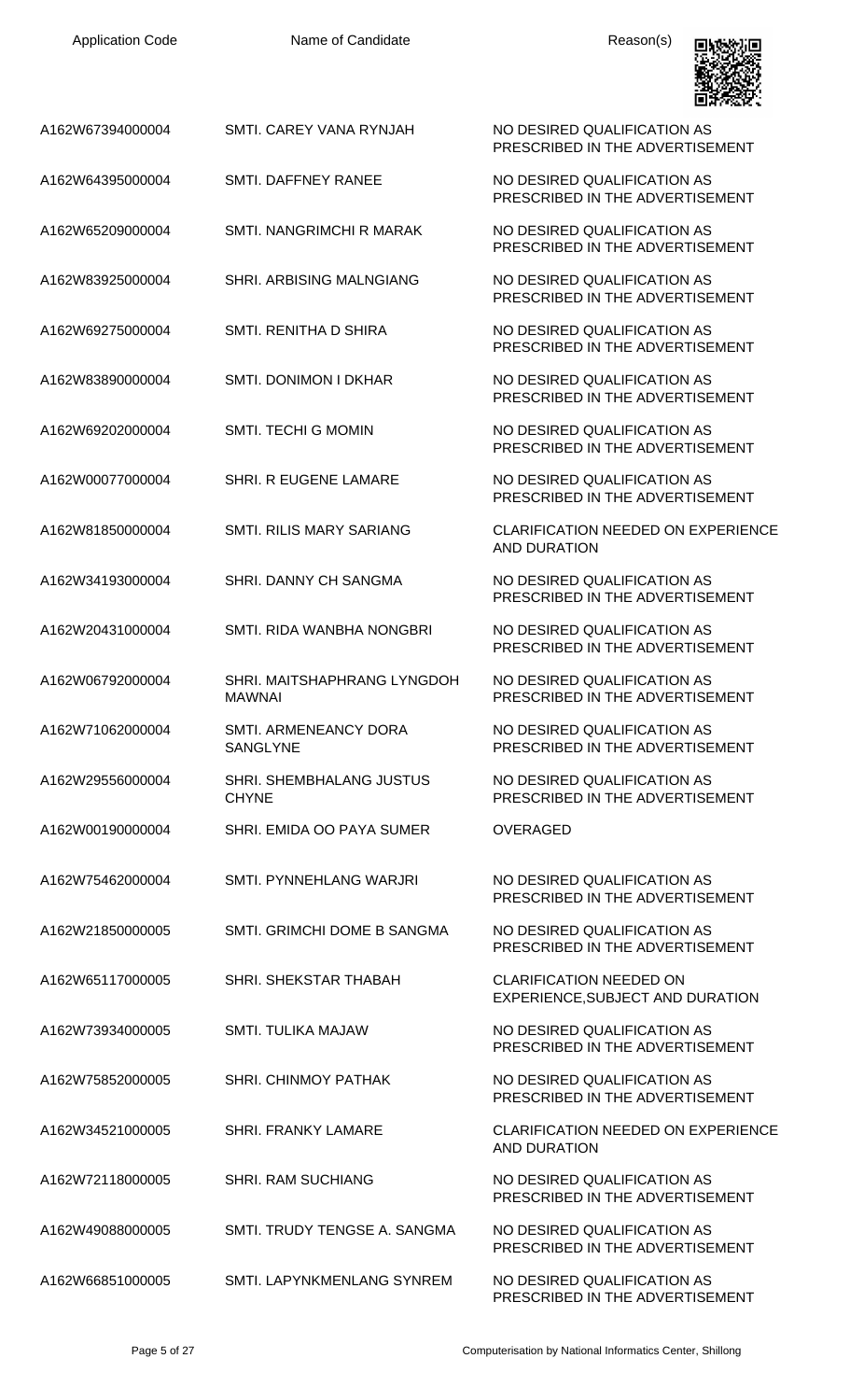| <b>Application Code</b> | Name of Candidate                        | Reason(s)                                                          |
|-------------------------|------------------------------------------|--------------------------------------------------------------------|
| A162W45150000005        | SHRI. MELAMBHA SURONG                    | NO DESIRED QUALIFICATION AS<br>PRESCRIBED IN THE ADVERTISEMENT     |
| A162W76521000005        | <b>SHRI. HEIPORMI PAPANG</b>             | NO DESIRED QUALIFICATION AS<br>PRESCRIBED IN THE ADVERTISEMENT     |
| A162W63056000005        | SMTI. NARIKILDA NONGRANG                 | NO DESIRED QUALIFICATION AS<br>PRESCRIBED IN THE ADVERTISEMENT     |
| A162W83945000005        | SMTI. ELIZABETH JANE JALA                | <b>CLARIFICATION NEEDED ON</b><br>EXPERIENCE, SUBJECT AND DURATION |
| A162W81979000005        | <b>SHRI. DARY MARBANIANG</b>             | <b>OVERAGED</b>                                                    |
| A162W06626000005        | <b>SMTI. BINGIALA LALOO</b>              | NO DESIRED QUALIFICATION AS<br>PRESCRIBED IN THE ADVERTISEMENT     |
| A162W48832000005        | <b>SHRI. KERMI U TARIANG</b>             | NO DESIRED QUALIFICATION AS<br>PRESCRIBED IN THE ADVERTISEMENT     |
| A162W64181000005        | SHRI. DOUBLE BLESS KHONGWIR              | NO DESIRED QUALIFICATION AS<br>PRESCRIBED IN THE ADVERTISEMENT     |
| A162W66013000005        | SMTI, ERICA WANDA MARY MARBOH            | NO DESIRED QUALIFICATION AS<br>PRESCRIBED IN THE ADVERTISEMENT     |
| A162W01777000005        | SMTI. RUPABAKOR C WARJRI                 | NO DESIRED QUALIFICATION AS<br>PRESCRIBED IN THE ADVERTISEMENT     |
| A162W15887000005        | SHRI. RISHAN KUPAR RANGSLANG             | NO DESIRED QUALIFICATION AS<br>PRESCRIBED IN THE ADVERTISEMENT     |
| A162W13263000005        | <b>SHRI, RIBORLANG MAJAW</b>             | NO DESIRED QUALIFICATION AS<br>PRESCRIBED IN THE ADVERTISEMENT     |
| A162W64235000005        | SHRI. MEBAAIBOK L NONGLAIT               | <b>CLARIFICATION NEEDED ON EXPERIENCE</b><br><b>AND DURATION</b>   |
| A162W42000000005        | SHRI. EVERLY ROY KHARBANI                | NO DESIRED QUALIFICATION AS<br>PRESCRIBED IN THE ADVERTISEMENT     |
| A162W18446000005        | SHRI. PICKY PANG A SANGMA                | NO DESIRED QUALIFICATION AS<br>PRESCRIBED IN THE ADVERTISEMENT     |
| A162W67893000005        | SMTI. AUDREY LALHMUNMAWII<br><b>HMAR</b> | <b>CLARIFICATION NEEDED ON EXPERIENCE</b><br><b>AND DURATION</b>   |
| A162W82281000005        | <b>SMTI. MAIARTA SUNGOH</b>              | NO DESIRED QUALIFICATION AS<br>PRESCRIBED IN THE ADVERTISEMENT     |
| A162W44307000005        | SHRI. JERICKO N SANGMA                   | NO DESIRED QUALIFICATION AS<br>PRESCRIBED IN THE ADVERTISEMENT     |
| A162W37115000005        | SMTI. KDUPLIN RIMON SYNNAH               | NO DESIRED QUALIFICATION AS<br>PRESCRIBED IN THE ADVERTISEMENT     |
| A162W43179000005        | <b>SMTI. SONA LYNDEM</b>                 | <b>CLARIFICATION NEEDED ON EXPERIENCE</b><br><b>AND DURATION</b>   |
| A162W43203000005        | SHRI. KORDORLANG LYNGDOH                 | NO DESIRED QUALIFICATION AS<br>PRESCRIBED IN THE ADVERTISEMENT     |
| A162W21836000005        | <b>SHRI. CHEHNANG MOMIN</b>              | NO DESIRED QUALIFICATION AS<br>PRESCRIBED IN THE ADVERTISEMENT     |
| A162W67462000005        | SMTI. YVE TESSIE G MOMIN                 | NO DESIRED QUALIFICATION AS<br>PRESCRIBED IN THE ADVERTISEMENT     |
| A162W85808000005        | SMTI. KONGKA RANIDA SHYLLA               | NO DESIRED QUALIFICATION AS<br>PRESCRIBED IN THE ADVERTISEMENT     |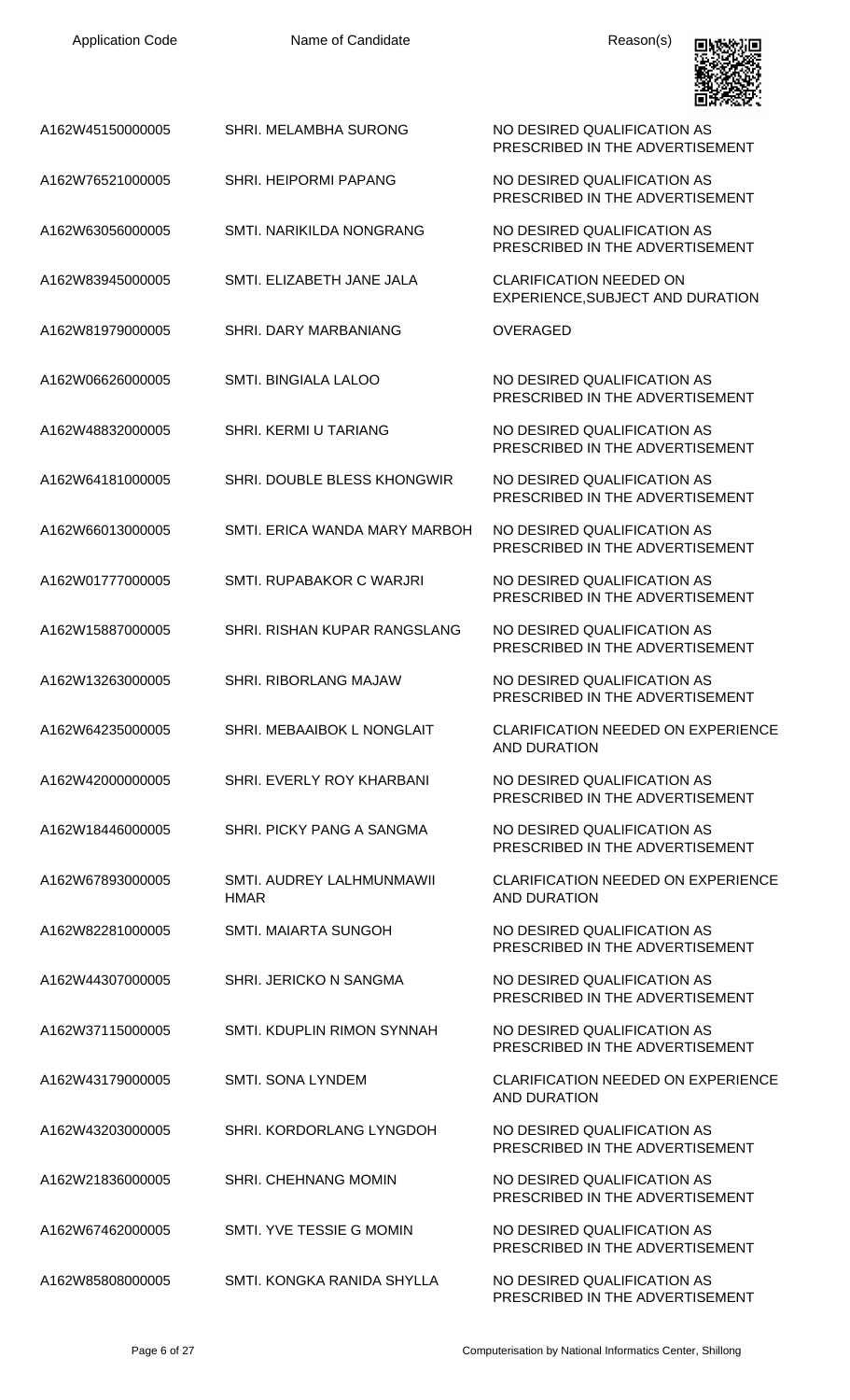

| A162W71516000005 | SMTI. LAMLYNTI BASHISHA JYRWA                   | NO DESIRED QUALIFICATION AS<br>PRESCRIBED IN THE ADVERTISEMENT   |
|------------------|-------------------------------------------------|------------------------------------------------------------------|
| A162W65045000005 | SHRI. RANGKORDOR DAVID<br><b>NONGDHAR</b>       | NO DESIRED QUALIFICATION AS<br>PRESCRIBED IN THE ADVERTISEMENT   |
| A162W43436000005 | SHRI. JOHN ROBERT STONE WARJRI                  | NO DESIRED QUALIFICATION AS<br>PRESCRIBED IN THE ADVERTISEMENT   |
| A162W05443000006 | SHRI. DEVAKAR GABIL MOMIN                       | NO DESIRED QUALIFICATION AS<br>PRESCRIBED IN THE ADVERTISEMENT   |
| A162W68006000006 | <b>SHRI. AMIT MANNER</b>                        | NO DESIRED QUALIFICATION AS<br>PRESCRIBED IN THE ADVERTISEMENT   |
| A162W69524000006 | SMTI. DAPHISHISHA RYNTATHIANG                   | NO DESIRED QUALIFICATION AS<br>PRESCRIBED IN THE ADVERTISEMENT   |
| A162W02910000006 | SMTI. IBASARA KHARKONGOR                        | <b>CLARIFICATION NEEDED ON EXPERIENCE</b><br><b>AND DURATION</b> |
| A162W05126000006 | SHRI. PYNSHAILANG SYIEMIONG                     | NO DESIRED QUALIFICATION AS<br>PRESCRIBED IN THE ADVERTISEMENT   |
| A162W86273000006 | SHRI. WADBORLANG SYIEMLIEH                      | NO DESIRED QUALIFICATION AS<br>PRESCRIBED IN THE ADVERTISEMENT   |
| A162W08944000006 | <b>SHRI. TYRCHAIN MITRE LIPON</b>               | NO DESIRED QUALIFICATION AS<br>PRESCRIBED IN THE ADVERTISEMENT   |
| A162W09450000006 | SMTI. MELODYNIA MARPNA                          | <b>CLARIFICATION NEEDED ON EXPERIENCE</b><br><b>AND DURATION</b> |
| A162W10319000006 | <b>SMTI. VEGONIA MARBOH</b>                     | NO DESIRED QUALIFICATION AS<br>PRESCRIBED IN THE ADVERTISEMENT   |
| A162W11592000006 | SMTI. CORDELIA PEARLY WARBAH                    | <b>CLARIFICATION NEEDED ON EXPERIENCE</b><br><b>AND DURATION</b> |
| A162W18010000006 | SMTI. EUGINIA DIANA MUKHIM                      | NO DESIRED QUALIFICATION AS<br>PRESCRIBED IN THE ADVERTISEMENT   |
| A162W21246000006 | <b>SHRI. KITBOKLANG SUN</b>                     | NO DESIRED QUALIFICATION AS<br>PRESCRIBED IN THE ADVERTISEMENT   |
| A162W21254000006 | SMTI. ARJUNA N MARAK                            | NO DESIRED QUALIFICATION AS<br>PRESCRIBED IN THE ADVERTISEMENT   |
| A162W45231000006 | SMTI, YAMUNA CH, MARAK                          | NO DESIRED QUALIFICATION AS<br>PRESCRIBED IN THE ADVERTISEMENT   |
| A162W84198000006 | SMTI. MEBALARI LYNGDOH                          | NO DESIRED QUALIFICATION AS<br>PRESCRIBED IN THE ADVERTISEMENT   |
| A162W49600000006 | SMTI. ROSE MARY LYNGDOH                         | NO DESIRED QUALIFICATION AS<br>PRESCRIBED IN THE ADVERTISEMENT   |
| A162W11936000006 | SHRI. SILGRAK KARAK D SHIRA                     | NO DESIRED QUALIFICATION AS<br>PRESCRIBED IN THE ADVERTISEMENT   |
| A162W12620000006 | SHRI. ALEXANDER DENZIL DEAN<br><b>NONGKHLAW</b> | <b>LESS WORK EXPERIENCE</b>                                      |
| A162W01376000006 | SMTI. IVALARISSA LYNGDOH<br><b>NONGPIUR</b>     | NO DESIRED QUALIFICATION AS<br>PRESCRIBED IN THE ADVERTISEMENT   |
| A162W82328000006 | <b>SHRI, CHIGA RIKKIM K MARAK</b>               | NO DESIRED QUALIFICATION AS<br>PRESCRIBED IN THE ADVERTISEMENT   |
| A162W22338000006 | <b>SHRI. QUISBIRTH K MARAK</b>                  | NO DESIRED QUALIFICATION AS<br>PRESCRIBED IN THE ADVERTISEMENT   |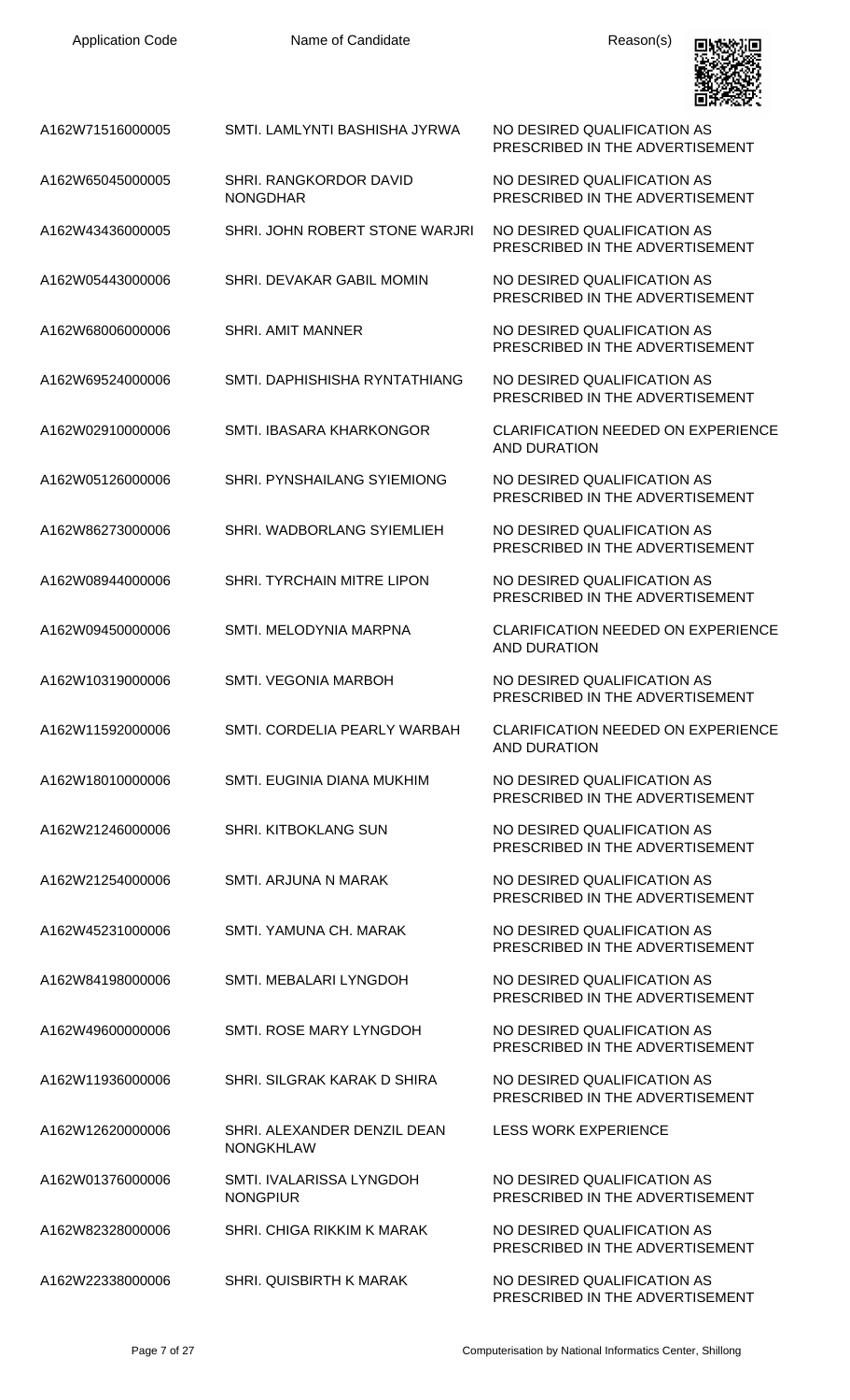| <b>Application Code</b> | Name of Candidate                              | Reason(s)                                                          |
|-------------------------|------------------------------------------------|--------------------------------------------------------------------|
| A162W82259000006        | SMTI. CHADIME PANTO MARAK                      | NO DESIRED QUALIFICATION AS<br>PRESCRIBED IN THE ADVERTISEMENT     |
| A162W35221000006        | SMTI. CHIMCHIM JANET CH SANGMA                 | NO DESIRED QUALIFICATION AS<br>PRESCRIBED IN THE ADVERTISEMENT     |
| A162W37793000006        | SMTI. NOAME R MARAK                            | NO DESIRED QUALIFICATION AS<br>PRESCRIBED IN THE ADVERTISEMENT     |
| A162W77267000006        | <b>SHRI. HIMANSHU NEGI</b>                     | NO DESIRED QUALIFICATION AS<br>PRESCRIBED IN THE ADVERTISEMENT     |
| A162W32161000006        | SHRI. CSANKI WAR NONGBRI                       | NO DESIRED QUALIFICATION AS<br>PRESCRIBED IN THE ADVERTISEMENT     |
| A162W32936000006        | SMTI. EDAPHARHEMA JONES<br><b>CHULLAI</b>      | NO DESIRED QUALIFICATION AS<br>PRESCRIBED IN THE ADVERTISEMENT     |
| A162W33008000006        | SHRI. FERNANCE LALOO                           | NO DESIRED QUALIFICATION AS<br>PRESCRIBED IN THE ADVERTISEMENT     |
| A162W35557000006        | SMTI. MELINDA NONGBET SOHLANG                  | NO DESIRED QUALIFICATION AS<br>PRESCRIBED IN THE ADVERTISEMENT     |
| A162W45096000006        | <b>SMTI. BEMON BAREH</b>                       | <b>UNDER QUALIFIED</b>                                             |
| A162W50956000006        | SMTI. GRACEFULMERY SYIEMLIEH                   | <b>LESS WORK EXPERIENCE</b>                                        |
| A162W51387000006        | <b>SHRI. KERRIMEKI BAREH</b>                   | NO DESIRED QUALIFICATION AS<br>PRESCRIBED IN THE ADVERTISEMENT     |
| A162W61220000006        | SMTI. DAWANRI MARWEIN                          | NO DESIRED QUALIFICATION AS<br>PRESCRIBED IN THE ADVERTISEMENT     |
| A162W64092000006        | SHRI. FOREMOST TYNSONG                         | NO DESIRED QUALIFICATION AS<br>PRESCRIBED IN THE ADVERTISEMENT     |
| A162W71619000006        | <b>SHRI. RANA DALAPATI</b>                     | NO DESIRED QUALIFICATION AS<br>PRESCRIBED IN THE ADVERTISEMENT     |
| A162W65577000006        | <b>SMTI. STILCHI M SANGMA</b>                  | <b>CLARIFICATION NEEDED ON</b><br>EXPERIENCE, SUBJECT AND DURATION |
| A162W65874000006        | <b>SMTI. IJONI G MOMIN</b>                     | NO DESIRED QUALIFICATION AS<br>PRESCRIBED IN THE ADVERTISEMENT     |
| A162W71099000006        | <b>SMTI. IBADAHUN MARY</b><br><b>NONGHULOO</b> | NO DESIRED QUALIFICATION AS<br>PRESCRIBED IN THE ADVERTISEMENT     |
| A162W66448000006        | SMTI. BETHSIDA N ARENGH                        | NO DESIRED QUALIFICATION AS<br>PRESCRIBED IN THE ADVERTISEMENT     |
| A162W70634000006        | SMTI. TRIKSILCHI M SANGMA                      | NO DESIRED QUALIFICATION AS<br>PRESCRIBED IN THE ADVERTISEMENT     |
| A162W14530000007        | <b>SMTI. SUNITA WARJRI</b>                     | NO DESIRED QUALIFICATION AS<br>PRESCRIBED IN THE ADVERTISEMENT     |
| A162W65334000007        | SHRI. ISSACHAR D SANGMA                        | NO DESIRED QUALIFICATION AS<br>PRESCRIBED IN THE ADVERTISEMENT     |
| A162W02710000007        | SHRI. ROCKY NELSON LYNGDOH<br><b>NONGLAIT</b>  | <b>CLARIFICATION NEEDED ON EXPERIENCE</b><br><b>AND DURATION</b>   |
| A162W64861000007        | SMTI. BANALARI LYNRAH                          | NO DESIRED QUALIFICATION AS<br>PRESCRIBED IN THE ADVERTISEMENT     |
| A162W50739000007        | SMTI. IBANDASARA SYIEM                         | NO DESIRED QUALIFICATION AS                                        |

PRESCRIBED IN THE ADVERTISEMENT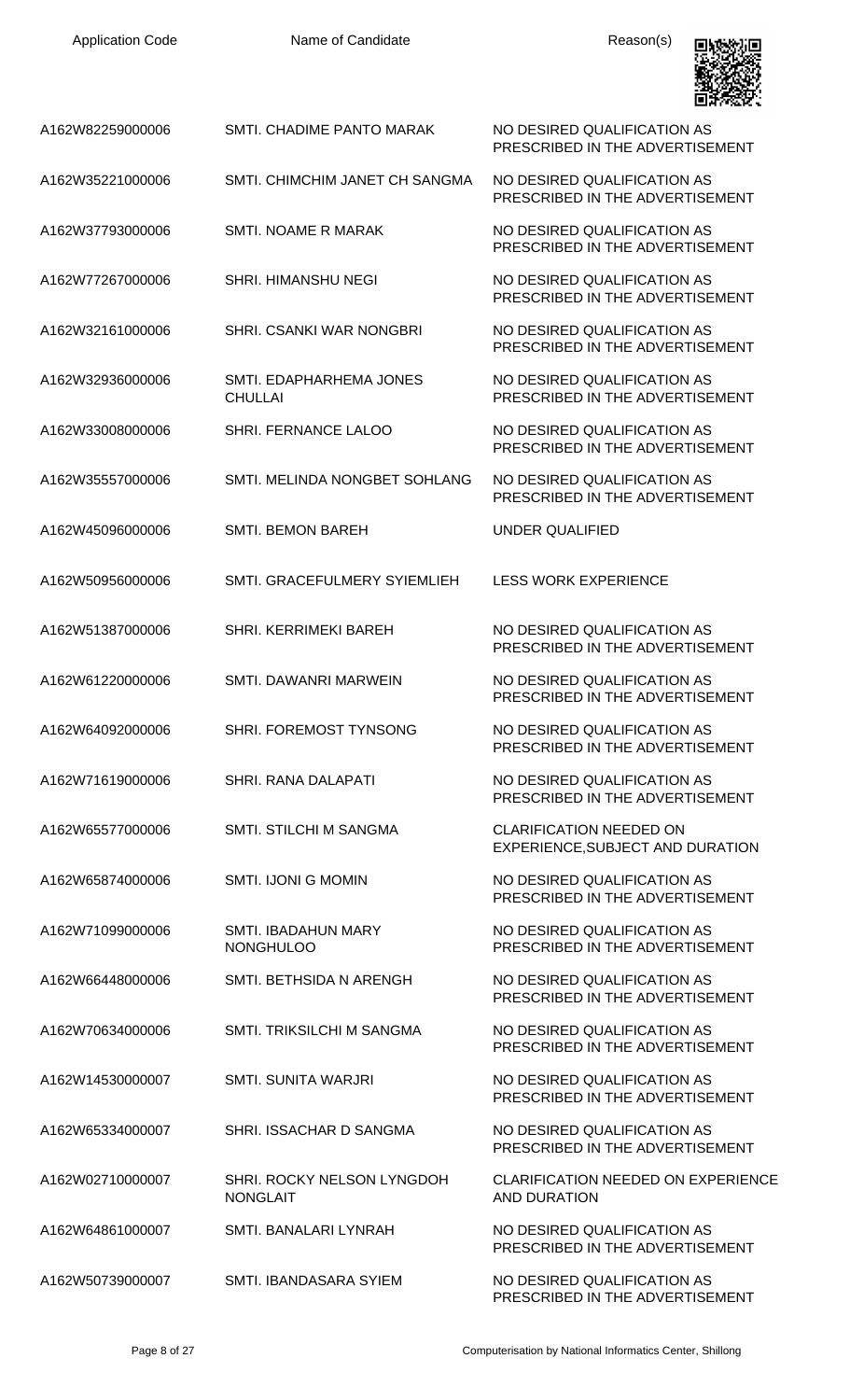| <b>Application Code</b> | Name of Candidate                               | Reason(s)                                                        |
|-------------------------|-------------------------------------------------|------------------------------------------------------------------|
| A162W37128000007        | SMTI. BARCELONA M MARAK                         | NO DESIRED QUALIFICATION AS<br>PRESCRIBED IN THE ADVERTISEMENT   |
| A162W02762000007        | SHRI. SOLOMON KERI                              | NO DESIRED QUALIFICATION AS<br>PRESCRIBED IN THE ADVERTISEMENT   |
| A162W78354000007        | SHRI. LETWIN M MARAK                            | NO DESIRED QUALIFICATION AS<br>PRESCRIBED IN THE ADVERTISEMENT   |
| A162W15487000007        | SMTI. IBANRIHUN THANGKHIEW                      | NO DESIRED QUALIFICATION AS<br>PRESCRIBED IN THE ADVERTISEMENT   |
| A162W51680000007        | SMTI. FENELLA MARY WAR<br><b>NONGKHLAW</b>      | NO DESIRED QUALIFICATION AS<br>PRESCRIBED IN THE ADVERTISEMENT   |
| A162W06110000007        | <b>SHRI. HEMONTA PATIR</b>                      | <b>CLARIFICATION NEEDED ON EXPERIENCE</b><br><b>AND DURATION</b> |
| A162W01204000007        | <b>SMTI. GRACHI CH SANGMA</b>                   | NO DESIRED QUALIFICATION AS<br>PRESCRIBED IN THE ADVERTISEMENT   |
| A162W16356000007        | SHRI. JAMIE TENGSRANG R.<br><b>SANGMA</b>       | NO DESIRED QUALIFICATION AS<br>PRESCRIBED IN THE ADVERTISEMENT   |
| A162W55494000007        | SMTI. CHELANG PHAWA                             | NO DESIRED QUALIFICATION AS<br>PRESCRIBED IN THE ADVERTISEMENT   |
| A162W65466000007        | SMTI. EVANDALYNE BASAN                          | NO DESIRED QUALIFICATION AS<br>PRESCRIBED IN THE ADVERTISEMENT   |
| A162W45531000007        | SHRI. WADBOK RANI                               | NO DESIRED QUALIFICATION AS<br>PRESCRIBED IN THE ADVERTISEMENT   |
| A162W20016000007        | SMTI. EVALARISHA O<br><b>KHARTHANGMAW</b>       | <b>CLARIFICATION NEEDED ON EXPERIENCE</b><br><b>AND DURATION</b> |
| A162W67547000007        | SMTI. JUNIE PEARL LYNGDOH                       | NO DESIRED QUALIFICATION AS<br>PRESCRIBED IN THE ADVERTISEMENT   |
| A162W65919000007        | SMTI. AELIZA AURELLIA DONDOR<br><b>RITSHONG</b> | NO DESIRED QUALIFICATION AS<br>PRESCRIBED IN THE ADVERTISEMENT   |
| A162W49310000007        | SHRI. AIBANJIEDLANG LASO                        | <b>LESS WORK EXPERIENCE</b>                                      |
| A162W16862000007        | SHRI. GILMORE FREDERICK G.<br><b>MOMIN</b>      | NO DESIRED QUALIFICATION AS<br>PRESCRIBED IN THE ADVERTISEMENT   |
| A162W48884000007        | SMTI. CAREEN NONGRUM                            | NO DESIRED QUALIFICATION AS<br>PRESCRIBED IN THE ADVERTISEMENT   |
| A162W23628000007        | SHRI. PETER GEORGE<br><b>KHARLYNGDOH</b>        | NO DESIRED QUALIFICATION AS<br>PRESCRIBED IN THE ADVERTISEMENT   |
| A162W36159000007        | SHRI. DAVID WISEMAN LAMARE                      | NO DESIRED QUALIFICATION AS<br>PRESCRIBED IN THE ADVERTISEMENT   |
| A162W36178000007        | SHRI. BILGRIK T SANGMA                          | NO DESIRED QUALIFICATION AS<br>PRESCRIBED IN THE ADVERTISEMENT   |
| A162W07996000007        | SMTI. MANNA CHIBRA N MARAK                      | <b>CLARIFICATION NEEDED ON EXPERIENCE</b><br><b>AND DURATION</b> |
| A162W38555000007        | SMTI. ALARISA KHYLLEP                           | NO DESIRED QUALIFICATION AS<br>PRESCRIBED IN THE ADVERTISEMENT   |
| A162W49348000007        | SHRI. DAUNI PHRANGKI SUTING                     | <b>CLARIFICATION NEEDED ON EXPERIENCE</b><br><b>AND DURATION</b> |
| A162W11390000007        | SHRI. PYNSHAILANG WALBERT<br><b>KHONGSIT</b>    | CLARIFICATION NEEDED ON EXPERIENCE<br><b>AND DURATION</b>        |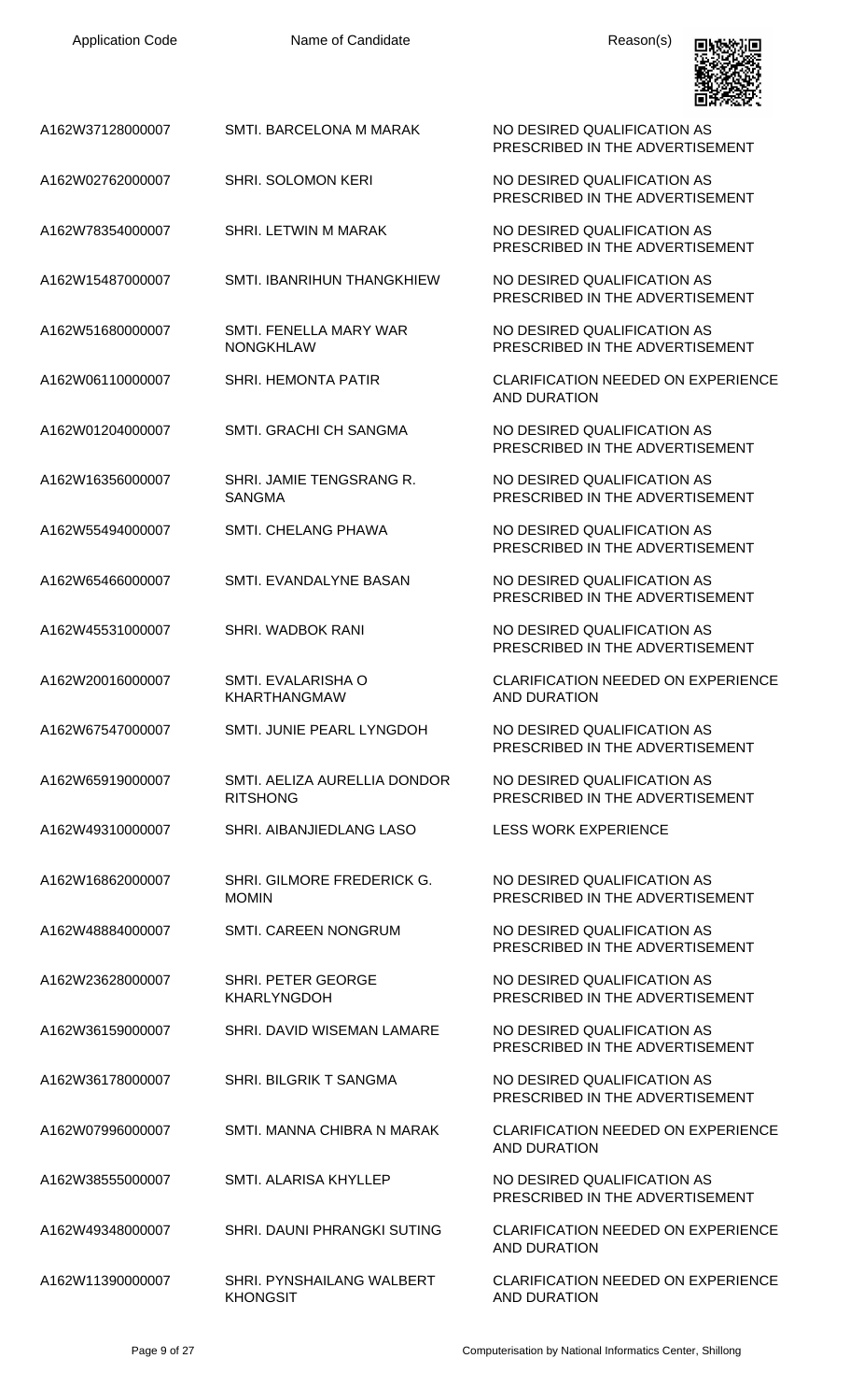

| A162W11790000007 | SHRI. ERIC DONBOK PAMTHET                  | NO DESIRED QUALIFICATION AS<br>PRESCRIBED IN THE ADVERTISEMENT   |
|------------------|--------------------------------------------|------------------------------------------------------------------|
| A162W38502000007 | SMTI. AMEDA UMDOR                          | NO DESIRED QUALIFICATION AS<br>PRESCRIBED IN THE ADVERTISEMENT   |
| A162W64207000007 | SMTI. IBANKERSHISHA DKHAR                  | NO DESIRED QUALIFICATION AS<br>PRESCRIBED IN THE ADVERTISEMENT   |
| A162W38024000007 | SHRI. ZACHARIAH BENETTE L. SUNN            | NO DESIRED QUALIFICATION AS<br>PRESCRIBED IN THE ADVERTISEMENT   |
| A162W66065000007 | SHRI. BANANG M MOMIN                       | NO DESIRED QUALIFICATION AS<br>PRESCRIBED IN THE ADVERTISEMENT   |
| A162W35304000007 | SHRI. NAMETRE TARIANG                      | NO DESIRED QUALIFICATION AS<br>PRESCRIBED IN THE ADVERTISEMENT   |
| A162W35323000007 | SHRI, KYNTIEWDOR LYTING                    | NO DESIRED QUALIFICATION AS<br>PRESCRIBED IN THE ADVERTISEMENT   |
| A162W64333000008 | SHRI. EDWARD NONGSIEJ                      | NO DESIRED QUALIFICATION AS<br>PRESCRIBED IN THE ADVERTISEMENT   |
| A162W66216000008 | SHRI. STEVENSON LYNGDOH                    | NO DESIRED QUALIFICATION AS<br>PRESCRIBED IN THE ADVERTISEMENT   |
| A162W69010000008 | SHRI. DUNIWANHI SUCHIANG                   | NO DESIRED QUALIFICATION AS<br>PRESCRIBED IN THE ADVERTISEMENT   |
| A162W00531000008 | SHRI. HANIEL DENSON SURONG                 | NO DESIRED QUALIFICATION AS<br>PRESCRIBED IN THE ADVERTISEMENT   |
| A162W05966000008 | SHRI. FELIX ELEAZER KURBAH                 | <b>CLARIFICATION NEEDED ON EXPERIENCE</b><br><b>AND DURATION</b> |
| A162W61684000008 | SHRI. JERYSILBON N SANGMA                  | NO DESIRED QUALIFICATION AS<br>PRESCRIBED IN THE ADVERTISEMENT   |
| A162W44512000008 | SHRI. LEBUDKI SHABONG                      | NO DESIRED QUALIFICATION AS<br>PRESCRIBED IN THE ADVERTISEMENT   |
| A162W06836000008 | SMTI. AQUISHA SUKLIN LANONG                | <b>CLARIFICATION NEEDED ON EXPERIENCE</b><br><b>AND DURATION</b> |
| A162W37606000008 | <b>SMTI. SONATCHI K MOMIN</b>              | NO DESIRED QUALIFICATION AS<br>PRESCRIBED IN THE ADVERTISEMENT   |
| A162W18479000008 | SHRI. MANSRANG R MARAK                     | NO DESIRED QUALIFICATION AS<br>PRESCRIBED IN THE ADVERTISEMENT   |
| A162W36786000008 | SHRI. WELFORT COLBEY WARJRI                | NO DESIRED QUALIFICATION AS<br>PRESCRIBED IN THE ADVERTISEMENT   |
| A162W09991000008 | SHRI. GIDEON ASCH SNABI                    | NO DESIRED QUALIFICATION AS<br>PRESCRIBED IN THE ADVERTISEMENT   |
| A162W02845000008 | SMTI. IBAPALEI SHISHA<br><b>KHARBANGAR</b> | NO DESIRED QUALIFICATION AS<br>PRESCRIBED IN THE ADVERTISEMENT   |
| A162W85458000008 | SHRI. KHRAWKUPAR KHARUMNUID                | NO DESIRED QUALIFICATION AS<br>PRESCRIBED IN THE ADVERTISEMENT   |
| A162W14704000008 | SMTI. REEMA VAREEN DIENGDOH                | NO DESIRED QUALIFICATION AS<br>PRESCRIBED IN THE ADVERTISEMENT   |
| A162W48034000008 | SMTI. EVAKORDOR KUPAR JYRWA                | NO DESIRED QUALIFICATION AS<br>PRESCRIBED IN THE ADVERTISEMENT   |
| A162W24057000008 | SHRI. SHNGAINLANG KHONGSTI                 | <b>OVERAGED</b>                                                  |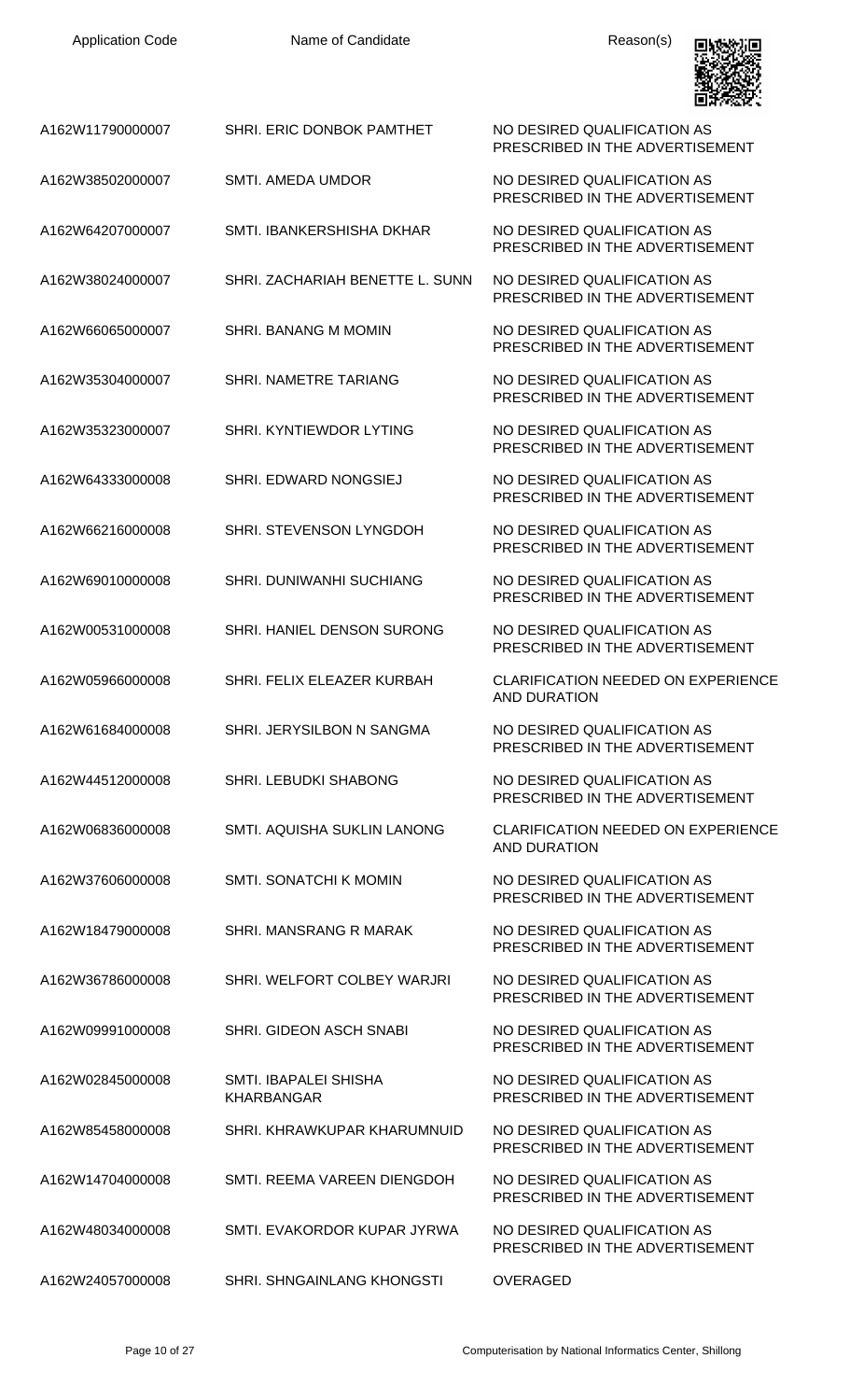| <b>Application Code</b> | Name of Candidate                               | Reason(s)                                                        |
|-------------------------|-------------------------------------------------|------------------------------------------------------------------|
| A162W04220000008        | SMTI. MAYCORDELIA LYNGWA                        | <b>CLARIFICATION NEEDED ON EXPERIENCE</b><br><b>AND DURATION</b> |
| A162W64371000008        | SHRI. RASONGTANG M. MOMIN                       | <b>CLARIFICATION NEEDED ON EXPERIENCE</b><br><b>AND DURATION</b> |
| A162W20913000008        | SHRI. TOMORIBA DALBOT SHIRA                     | NO DESIRED QUALIFICATION AS<br>PRESCRIBED IN THE ADVERTISEMENT   |
| A162W31604000008        | SMTI. DAWN GIFT RANGAD MIHSILL                  | NO DESIRED QUALIFICATION AS<br>PRESCRIBED IN THE ADVERTISEMENT   |
| A162W74654000008        | SHRI, PANKAJ KHATARKAR                          | NO DESIRED QUALIFICATION AS<br>PRESCRIBED IN THE ADVERTISEMENT   |
| A162W83104000008        | SHRI. TOPBORWELL MARNGAR                        | NO DESIRED QUALIFICATION AS<br>PRESCRIBED IN THE ADVERTISEMENT   |
| A162W16437000008        | SHRI. RICHMOND DON HILLARY L<br>KHARJANA        | <b>CLARIFICATION NEEDED ON EXPERIENCE</b><br><b>AND DURATION</b> |
| A162W04006000008        | SHRI. CALLISTHENICS MUKHIM                      | <b>CLARIFICATION NEEDED ON EXPERIENCE</b><br><b>AND DURATION</b> |
| A162W35495000008        | SMTI. SOONI KERKI CHALLAM                       | NO DESIRED QUALIFICATION AS<br>PRESCRIBED IN THE ADVERTISEMENT   |
| A162W20920000008        | SHRI. DINGRAK D SHIRA                           | NO DESIRED QUALIFICATION AS<br>PRESCRIBED IN THE ADVERTISEMENT   |
| A162W22734000008        | SMTI. DAIAHUNLANG LYNGDOH                       | NO DESIRED QUALIFICATION AS<br>PRESCRIBED IN THE ADVERTISEMENT   |
| A162W28984000008        | <b>SHRI. GEORGE KUPAR</b><br><b>KHARMAWLONG</b> | NO DESIRED QUALIFICATION AS<br>PRESCRIBED IN THE ADVERTISEMENT   |
| A162W36238000008        | SMTI. EPHERMIKA TARIANG                         | NO DESIRED QUALIFICATION AS<br>PRESCRIBED IN THE ADVERTISEMENT   |
| A162W83916000008        | SHRI. RIKYRPANG KHARBANI                        | <b>CLARIFICATION NEEDED ON EXPERIENCE</b><br><b>AND DURATION</b> |
| A162W03542000008        | SHRI. DONALD A BAREH                            | NO DESIRED QUALIFICATION AS<br>PRESCRIBED IN THE ADVERTISEMENT   |
| A162W74289000008        | SHRI. AMIT MODAK                                | NO DESIRED QUALIFICATION AS<br>PRESCRIBED IN THE ADVERTISEMENT   |
| A162W38807000008        | SMTI. MEBAKERLIN SHANGPLIANG                    | NO DESIRED QUALIFICATION AS<br>PRESCRIBED IN THE ADVERTISEMENT   |
| A162W66361000008        | SHRI. CHUANGCHENG G MOMIN                       | NO DESIRED QUALIFICATION AS                                      |

A162W51804000009 SMTI. IBARILIN SHANGDIAR NO DESIRED QUALIFICATION AS PRESCRIBED IN THE ADVERTISEMENT A162W50427000009 SHRI. RUDY JAMES LAMARE NO DESIRED QUALIFICATION AS PRESCRIBED IN THE ADVERTISEMENT

A162W73736000009 SHRI. JURISTNICER RANGSLANG NO DESIRED QUALIFICATION AS PRESCRIBED IN THE ADVERTISEMENT

PRESCRIBED IN THE ADVERTISEMENT

A162W50938000009 SMTI. ELISHA JALA CLARIFICATION NEEDED ON EXPERIENCE AND DURATION

A162W50943000009 SMTI. LAVINIA WAHLANG NO DESIRED QUALIFICATION AS PRESCRIBED IN THE ADVERTISEMENT

A162W15399000009 SMTI. RECCICA DONNA LYNGKHOI CLARIFICATION NEEDED IN EXPERIENCE AND DURATION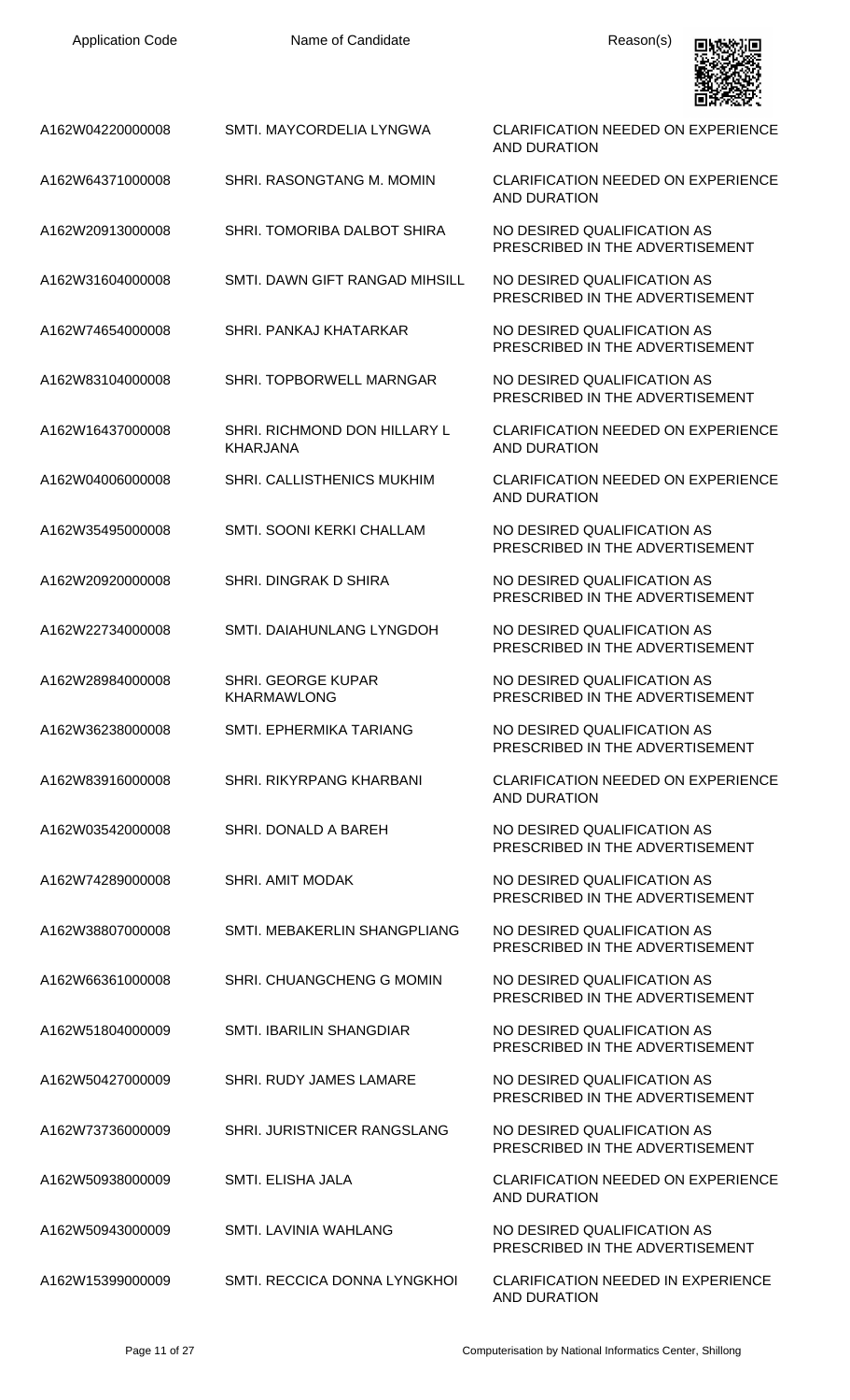Name of Candidate **Reason(s)** 



| A162W12522000009 | SHRI. BANDAPKUPAR MAWKHLIENG                   | NO DESIRED QUALIFICATION AS<br>PRESCRIBED IN THE ADVERTISEMENT     |
|------------------|------------------------------------------------|--------------------------------------------------------------------|
| A162W47494000009 | SMTI, BAKHRIAMDOR SOHLIYA                      | <b>CLARIFICATION NEEDED ON EXPERIENCE</b><br><b>AND DURATION</b>   |
| A162W82580000009 | SMTI. BANDASHISHA KHARPAN                      | NO DESIRED QUALIFICATION AS<br>PRESCRIBED IN THE ADVERTISEMENT     |
| A162W21960000009 | <b>SMTI. GRATIFY PALE</b>                      | <b>CLARIFICATION NEEDED ON EXPERIENCE</b><br><b>AND DURATION</b>   |
| A162W17620000009 | <b>SHRI. ANSAR KHONGSIT</b>                    | NO DESIRED QUALIFICATION AS<br>PRESCRIBED IN THE ADVERTISEMENT     |
| A162W11391000009 | SHRI. DERRICKSON DOHTDONG                      | NO DESIRED QUALIFICATION AS<br>PRESCRIBED IN THE ADVERTISEMENT     |
| A162W79697000009 | SHRI. CURVY RAMBO RONGSME<br><b>SANGMA</b>     | <b>CLARIFICATION NEEDED ON</b><br>EXPERIENCE, SUBJECT AND DURATION |
| A162W78522000009 | SMTI. PRELIDA N SANGMA                         | <b>CLARIFICATION NEEDED ON</b><br>SUBJECT, EXPERIENCE AND DURATION |
| A162W49684000009 | SHRI. RAHNAM BERCEROY JYRWA                    | <b>CLARIFICATION NEEDED ON EXPERIENCE</b><br><b>AND DURATION</b>   |
| A162W37117000009 | SMTI. RIBADALIN DKHAR                          | CLARIFICATION NEEDED ON EXPERIENCE,<br><b>DURATION AND SUBJECT</b> |
| A162W37756000009 | SMTI. CYNTHIA ERICA KHARSHIING                 | NO DESIRED QUALIFICATION AS<br>PRESCRIBED IN THE ADVERTISEMENT     |
| A162W66875000009 | SHRI. TENGSIM GABIL MOMIN                      | NO DESIRED QUALIFICATION AS<br>PRESCRIBED IN THE ADVERTISEMENT     |
| A162W38507000009 | SHRI. WANBANKER KHONGBUH                       | NO DESIRED QUALIFICATION AS<br>PRESCRIBED IN THE ADVERTISEMENT     |
| A162W49247000009 | SMTI. SANCHIA MAE KHARPHANBUH                  | NO DESIRED QUALIFICATION AS<br>PRESCRIBED IN THE ADVERTISEMENT     |
| A162W39849000009 | SMTI. PHIBASIEWDOR MAKDOH                      | <b>CLARIFICATION NEEDED ON EXPERIENCE</b><br><b>AND DURATION</b>   |
| A162W75900000009 | SMTI. ZASSE D ARENGH                           | NO DESIRED QUALIFICATION AS<br>PRESCRIBED IN THE ADVERTISEMENT     |
| A162W23213000009 | SHRI. PHRANG JANAI KHONGWIR                    | NO DESIRED QUALIFICATION AS<br>PRESCRIBED IN THE ADVERTISEMENT     |
| A162W06766000009 | SHRI. BENISON FRANKI KAMAR                     | NO DESIRED QUALIFICATION AS<br>PRESCRIBED IN THE ADVERTISEMENT     |
| A162W68384000009 | <b>SHRI. ISMAIL HUSSIAN</b>                    | NO DESIRED QUALIFICATION AS<br>PRESCRIBED IN THE ADVERTISEMENT     |
| A162W59012000009 | SHRI. PYNDAPMAIN KHARKONGOR                    | NO DESIRED QUALIFICATION AS<br>PRESCRIBED IN THE ADVERTISEMENT     |
| A162W36699000009 | SMTI. CHIGURY SALMANCHI<br><b>NOKREK MARAK</b> | NO DESIRED QUALIFICATION AS<br>PRESCRIBED IN THE ADVERTISEMENT     |
| A162W48909000009 | SMTI. FLAMIA CHIMACHI R MARAK                  | NO DESIRED QUALIFICATION AS<br>PRESCRIBED IN THE ADVERTISEMENT     |
| A162W48906000009 | SMTI. VIONNA KAPHIE WAR                        | NO DESIRED QUALIFICATION AS<br>PRESCRIBED IN THE ADVERTISEMENT     |
| A162W42546000009 | SMTI. CARECY MARY SUN                          | NO DESIRED QUALIFICATION AS<br>PRESCRIBED IN THE ADVERTISEMENT     |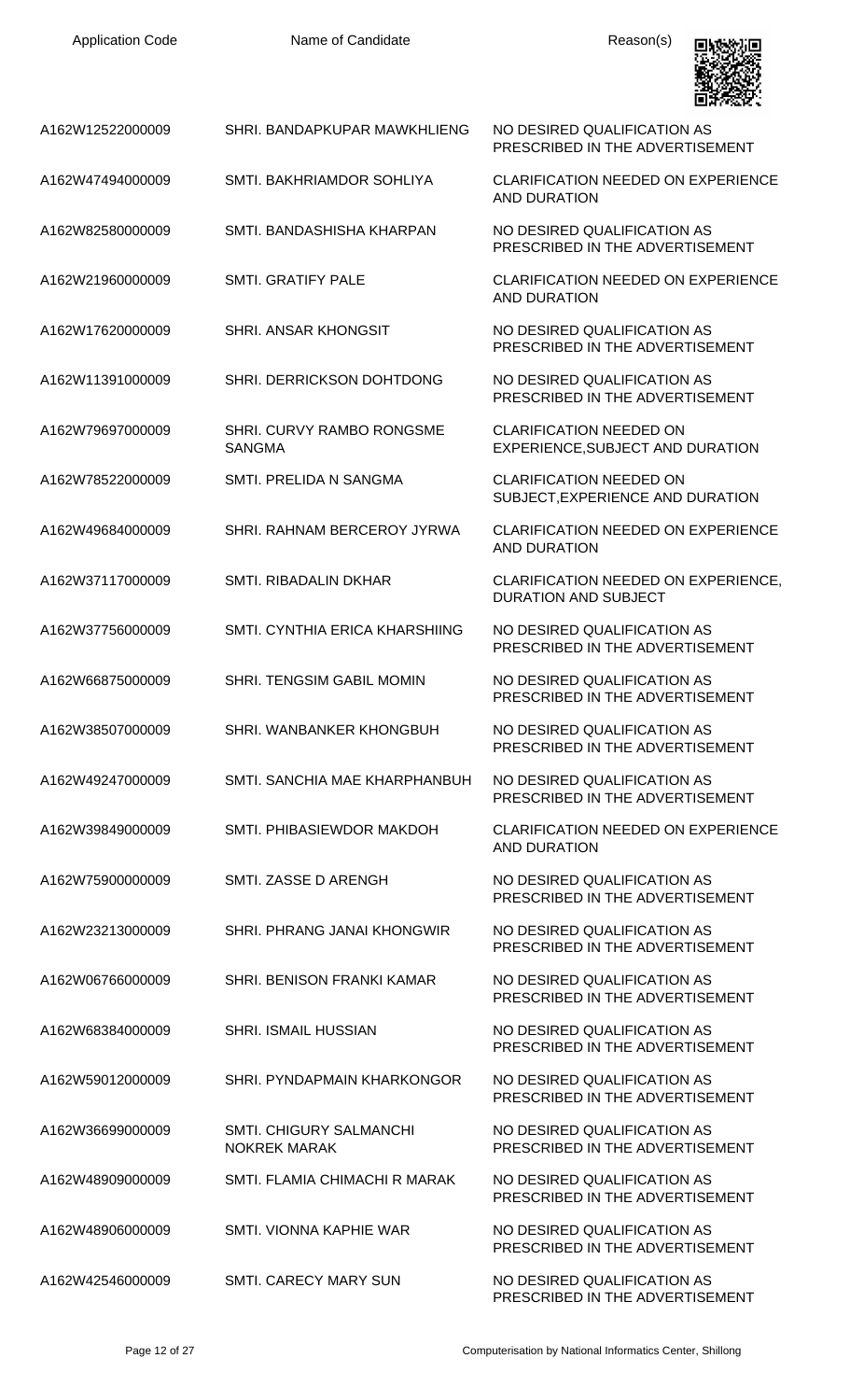| A162W42946000009 | SHRI. SKHEMBORLANG SOHTUN     | NO DESIRED QUALIFICATION AS<br>PRESCRIBED IN THE ADVERTISEMENT     |
|------------------|-------------------------------|--------------------------------------------------------------------|
| A162W15164000009 | SHRI. SALJAGRING R SANGMA     | <b>CLARIFICATION NEEDED IN EXPERIENCE</b><br><b>AND DURATION</b>   |
| A162W05958000009 | SMTI. MANDAHAKANI KSOO        | NO DESIRED QUALIFICATION AS<br>PRESCRIBED IN THE ADVERTISEMENT     |
| A162W04704000009 | SHRI. MARCHYOUNG R MARAK      | <b>CLARIFICATION NEEDED ON EXPERIENCE</b><br><b>AND DURATION</b>   |
| A162W44652000009 | SMTI. RIBAKERLIN LYNGDOH      | <b>CLARIFICATION NEEDED ON EXPERIENCE</b><br><b>AND DURATION</b>   |
| A162W23477000010 | SMTI. IMDAHUNSHISHA LISMOND   | NO DESIRED QUALIFICATION AS<br>PRESCRIBED IN THE ADVERTISEMENT     |
| A162W64701000010 | <b>SHRI. PURASING SURONG</b>  | NO DESIRED QUALIFICATION AS<br>PRESCRIBED IN THE ADVERTISEMENT     |
| A162W21259000010 | SMTI. TWILLINE CH SANGMA      | NO DESIRED QUALIFICATION AS<br>PRESCRIBED IN THE ADVERTISEMENT     |
| A162W35869000010 | SHRI. KITBOK WARSHONG         | NO DESIRED QUALIFICATION AS<br>PRESCRIBED IN THE ADVERTISEMENT     |
| A162W06292000010 | SMTI, GAYLE ALISHA KHARSHIING | <b>OVERAGED</b>                                                    |
| A162W50102000010 | SMTI. SUKJAILIN RYNTATHIANG   | NO DESIRED QUALIFICATION AS<br>PRESCRIBED IN THE ADVERTISEMENT     |
| A162W77291000010 | SMTI. TRESIBEL D MARAK        | NO DESIRED QUALIFICATION AS<br>PRESCRIBED IN THE ADVERTISEMENT     |
| A162W10672000010 | SHRI, ADELBERT KHARLYNGDOH    | NO DESIRED QUALIFICATION AS<br>PRESCRIBED IN THE ADVERTISEMENT     |
| A162W19729000010 | SMTI. SANBHARISHA DKHAR       | NO DESIRED QUALIFICATION AS<br>PRESCRIBED IN THE ADVERTISEMENT     |
| A162W35211000010 | SHRI. CHISAK CH MARAK         | <b>CLARIFICATION NEEDED ON EXPERIENCE</b><br>AND DURATION          |
| A162W11062000010 | SHRI, RYMPHANG SANGLYNE       | NO DESIRED QUALIFICATION AS<br>PRESCRIBED IN THE ADVERTISEMENT     |
| A162W62628000010 | SHRI. DAPKUPAR MYLLIEMNGAP    | NO DESIRED QUALIFICATION AS<br>PRESCRIBED IN THE ADVERTISEMENT     |
| A162W50917000010 | SMTI. CHINGCHE CH MARAK       | NO DESIRED QUALIFICATION AS<br>PRESCRIBED IN THE ADVERTISEMENT     |
| A162W31877000010 | SHRI. SKHEMKUPAR RYNJAH       | NO DESIRED QUALIFICATION AS<br>PRESCRIBED IN THE ADVERTISEMENT     |
| A162W75521000010 | SHRI. BANLAMPHRANG JYRWA      | <b>CLARIFICATION NEEDED ON</b><br>EXPERIENCE, SUBJECT AND DURATION |
| A162W83049000010 | SMTI. GRIKCHIRA G MOMIN       | NO DESIRED QUALIFICATION AS<br>PRESCRIBED IN THE ADVERTISEMENT     |
| A162W31860000011 | <b>SMTI. SILRE R SANGMA</b>   | NO DESIRED QUALIFICATION AS<br>PRESCRIBED IN THE ADVERTISEMENT     |
| A162W49412000011 | <b>SHRI. SANKUPAR SURONG</b>  | NO DESIRED QUALIFICATION AS<br>PRESCRIBED IN THE ADVERTISEMENT     |
| A162W81304000011 | SHRI. SENGJRANG A SANGMA      | NO DESIRED QUALIFICATION AS<br>PRESCRIBED IN THE ADVERTISEMENT     |

回收数回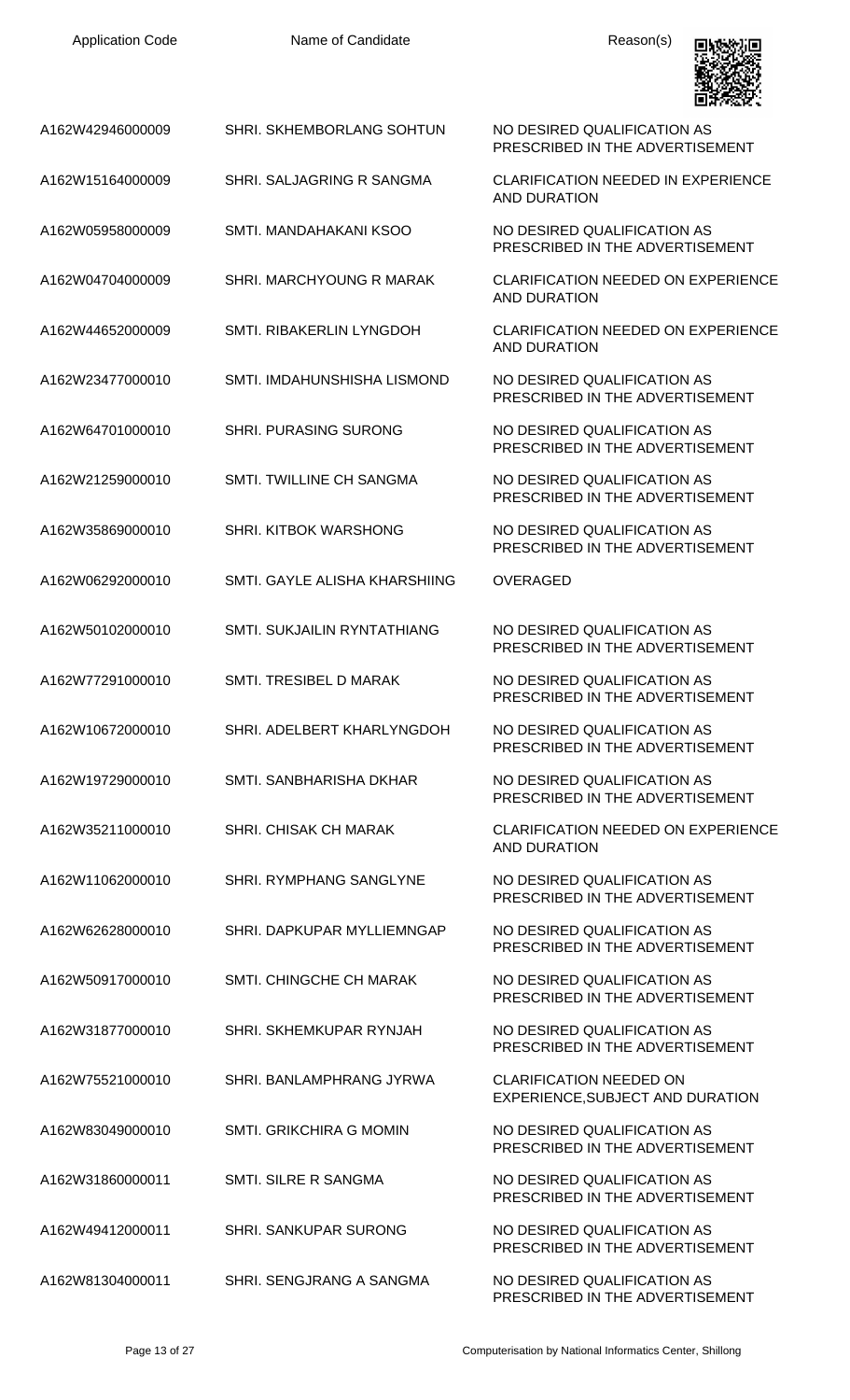| <b>Application Code</b> | Name of Candidate                                   | Reason(s)                                                          |
|-------------------------|-----------------------------------------------------|--------------------------------------------------------------------|
| A162W51146000011        | <b>SHRI. BATKULAR NONGRANG</b>                      | NO DESIRED QUALIFICATION AS<br>PRESCRIBED IN THE ADVERTISEMENT     |
| A162W66031000011        | SHRI. BRANDON MARBANIANG                            | NO DESIRED QUALIFICATION AS<br>PRESCRIBED IN THE ADVERTISEMENT     |
| A162W38638000011        | SMTI. MERRILY BAKYNJAI MARBOH                       | NO DESIRED QUALIFICATION AS<br>PRESCRIBED IN THE ADVERTISEMENT     |
| A162W20727000011        | SHRI. RONALD ELEAZER KURBAH                         | NO DESIRED QUALIFICATION AS<br>PRESCRIBED IN THE ADVERTISEMENT     |
| A162W65858000011        | <b>SHRI. KITBORLANG KURBAH</b>                      | NO DESIRED QUALIFICATION AS<br>PRESCRIBED IN THE ADVERTISEMENT     |
| A162W36646000011        | SHRI. TEZRANG N MARAK                               | <b>CLARIFICATION NEEDED ON EXPERIENCE</b><br><b>AND DURATION</b>   |
| A162W51570000011        | SHRI. JOSHUA MARBANIANG                             | NO DESIRED QUALIFICATION AS<br>PRESCRIBED IN THE ADVERTISEMENT     |
| A162W82860000011        | SMTI. DAIAHUNLANG KHARKONGOR                        | <b>CLARIFICATION NEEDED ON</b><br>SUBJECT, EXPERIENCE AND DURATION |
| A162W06402000011        | SMTI. MEDAAIBOK FANCON                              | NO DESIRED QUALIFICATION AS<br>PRESCRIBED IN THE ADVERTISEMENT     |
| A162W36580000011        | SMTI. ADRIANA R SANGMA                              | <b>CLARIFICATION NEEDED ON EXPERIENCE</b><br><b>AND DURATION</b>   |
| A162W02216000011        | SMTI. EMICA CEASERA LATO                            | NO DESIRED QUALIFICATION AS<br>PRESCRIBED IN THE ADVERTISEMENT     |
| A162W81164000011        | SHRI. ARWAN RAPLANG LYNGDOH                         | <b>OVERAGED</b>                                                    |
| A162W39649000011        | <b>SHRI. RUSTOM LAWAI</b>                           | NO DESIRED QUALIFICATION AS<br>PRESCRIBED IN THE ADVERTISEMENT     |
| A162W09997000011        | <b>SMTI. MEDARIKER SNABI</b>                        | <b>CLARIFICATION NEEDED ON EXPERIENCE</b><br><b>AND DURATION</b>   |
| A162W85182000011        | <b>SMTI. COLLINICA CAMILLIE</b><br><b>SYIEMLIEH</b> | NO DESIRED QUALIFICATION AS<br>PRESCRIBED IN THE ADVERTISEMENT     |
| A162W17669000011        | SHRI. GARY BRYAN THANGKHIEW                         | NO DESIRED QUALIFICATION AS<br>PRESCRIBED IN THE ADVERTISEMENT     |
| A162W10421000011        | SMTI. BATTINYLLA DKHAR                              | <b>OVERAGED</b>                                                    |
| A162W07920000011        | SHRI, DACHYNNA SHYLLA                               | NO DESIRED QUALIFICATION AS<br>PRESCRIBED IN THE ADVERTISEMENT     |
| A162W52006000011        | SHRI. GIDEON STONE<br><b>KHARKONGOR</b>             | NO DESIRED QUALIFICATION AS<br>PRESCRIBED IN THE ADVERTISEMENT     |
| A162W28798000011        | SMTI. REBECCA KHARBULI                              | NO DESIRED QUALIFICATION AS<br>PRESCRIBED IN THE ADVERTISEMENT     |
| A162W74715000012        | SMTI. SENTINERIS LYNGDOH                            | NO DESIRED QUALIFICATION AS<br>PRESCRIBED IN THE ADVERTISEMENT     |
| A162W36542000012        | SHRI. FIRSTBORN LYNGDOH                             | NO DESIRED QUALIFICATION AS<br>PRESCRIBED IN THE ADVERTISEMENT     |
| A162W63910000012        | <b>SHRI. SANGGRA CH MOMIN</b>                       | NO DESIRED QUALIFICATION AS<br>PRESCRIBED IN THE ADVERTISEMENT     |
| A162W36186000012        | SHRI. SLANG BONIFACE D SANGMA                       | NO DESIRED QUALIFICATION AS                                        |

PRESCRIBED IN THE ADVERTISEMENT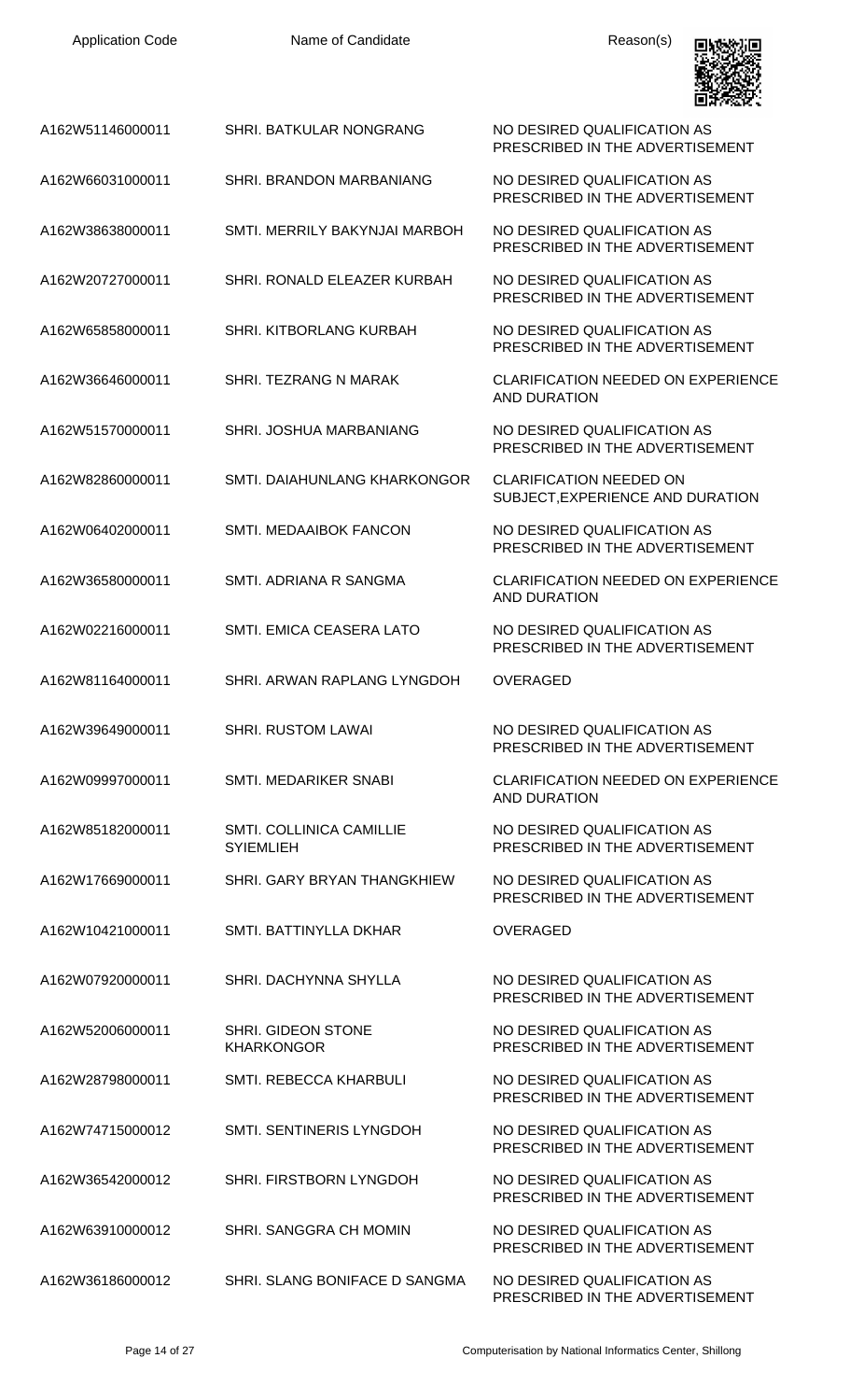Application Code **Name of Candidate** Application Code Reason(s)

NO DESIRED QUALIFICATION AS

NO DESIRED QUALIFICATION AS

AND DURATION

PRESCRIBED IN THE ADVERTISEMENT

PRESCRIBED IN THE ADVERTISEMENT

PRESCRIBED IN THE ADVERTISEMENT

PRESCRIBED IN THE ADVERTISEMENT

PRESCRIBED IN THE ADVERTISEMENT

PRESCRIBED IN THE ADVERTISEMENT

PRESCRIBED IN THE ADVERTISEMENT

PRESCRIBED IN THE ADVERTISEMENT

PRESCRIBED IN THE ADVERTISEMENT

PRESCRIBED IN THE ADVERTISEMENT

PRESCRIBED IN THE ADVERTISEMENT

PRESCRIBED IN THE ADVERTISEMENT

PRESCRIBED IN THE ADVERTISEMENT

PRESCRIBED IN THE ADVERTISEMENT

PRESCRIBED IN THE ADVERTISEMENT

PRESCRIBED IN THE ADVERTISEMENT

PRESCRIBED IN THE ADVERTISEMENT

PRESCRIBED IN THE ADVERTISEMENT

PRESCRIBED IN THE ADVERTISEMENT

PRESCRIBED IN THE ADVERTISEMENT

NO DESIRED QUALIFICATION AS



A162W82951000012 SHRI. KEVIN SHEMPHANG KHONGLAM

A162W03573000012 SHRI. JEREMY ANTHONY LYNGDOH CLARIFICATION NEEDED ON EXPERIENCE

A162W06052000012 SHRI. RODERICK POU LEONG LYNGDOH

A162W07260000012 SMTI. JUBANKSIAR NYLLA SUNABI NO DESIRED QUALIFICATION AS

A162W17782000012 SHRI. CHALBASSON LYNGWA NO DESIRED QUALIFICATION AS

A162W07018000012 SMTI. WANLANG KHARBHIH NO DESIRED QUALIFICATION AS

A162W50267000012 SHRI. ALISTER KHONGSDIR NO DESIRED QUALIFICATION AS

A162W31536000012 SMTI. DANME C M SANGMA NO DESIRED QUALIFICATION AS

A162W31698000012 SMTI. BANYLLA FREEDA SWER CLARIFICATION NEEDED ON EXPERIENCE

A162W73604000012 SMTI. NIWANCHWA NOELEEN LALOO

A162W83867000012 SMTI. HANNAH DEIPHISHA SAWIAN NO DESIRED QUALIFICATION AS

A162W69157000012 SMTI. DAKAMANBHA RYNGKHLEM NO DESIRED QUALIFICATION AS

A162W06659000012 SMTI. IBAKORDOR KHARBUDON NO DESIRED QUALIFICATION AS

A162W82357000012 SMTI. PATRISHA LYNGKHOI OVERAGED

A162W37402000012 SHRI. GIFFORD R MARAK NO DESIRED QUALIFICATION AS

A162W10203000012 SMTI. O RISUKLANG SHANGPLIANG NO DESIRED QUALIFICATION AS

A162W37273000012 SMTI. NALDARINE M MARAK NO DESIRED QUALIFICATION AS

A162W10471000012 SHRI. DENZELLE LEE LYNGDOH NO DESIRED QUALIFICATION AS

A162W52535000012 SHRI. WANSHAILANG KHONGSTID NO DESIRED QUALIFICATION AS

A162W13476000012 SHRI. EVANKERR KHYRIEM RYNDEM CLARIFICATION NEEDED IN EXPERIENCE AND DURATION

A162W35357000012 SMTI. MATTI PHIDARI KHARBITHAI NO DESIRED QUALIFICATION AS

A162W14588000012 SMTI. VAMESA K MARAK NO DESIRED QUALIFICATION AS

A162W85824000012 SMTI. JACINTA JYRWA NO DESIRED QUALIFICATION AS

A162W68377000013 SMTI. SONIA SYNTHANG MARAK NO DESIRED QUALIFICATION AS

Page 15 of 27 Computerisation by National Informatics Center, Shillong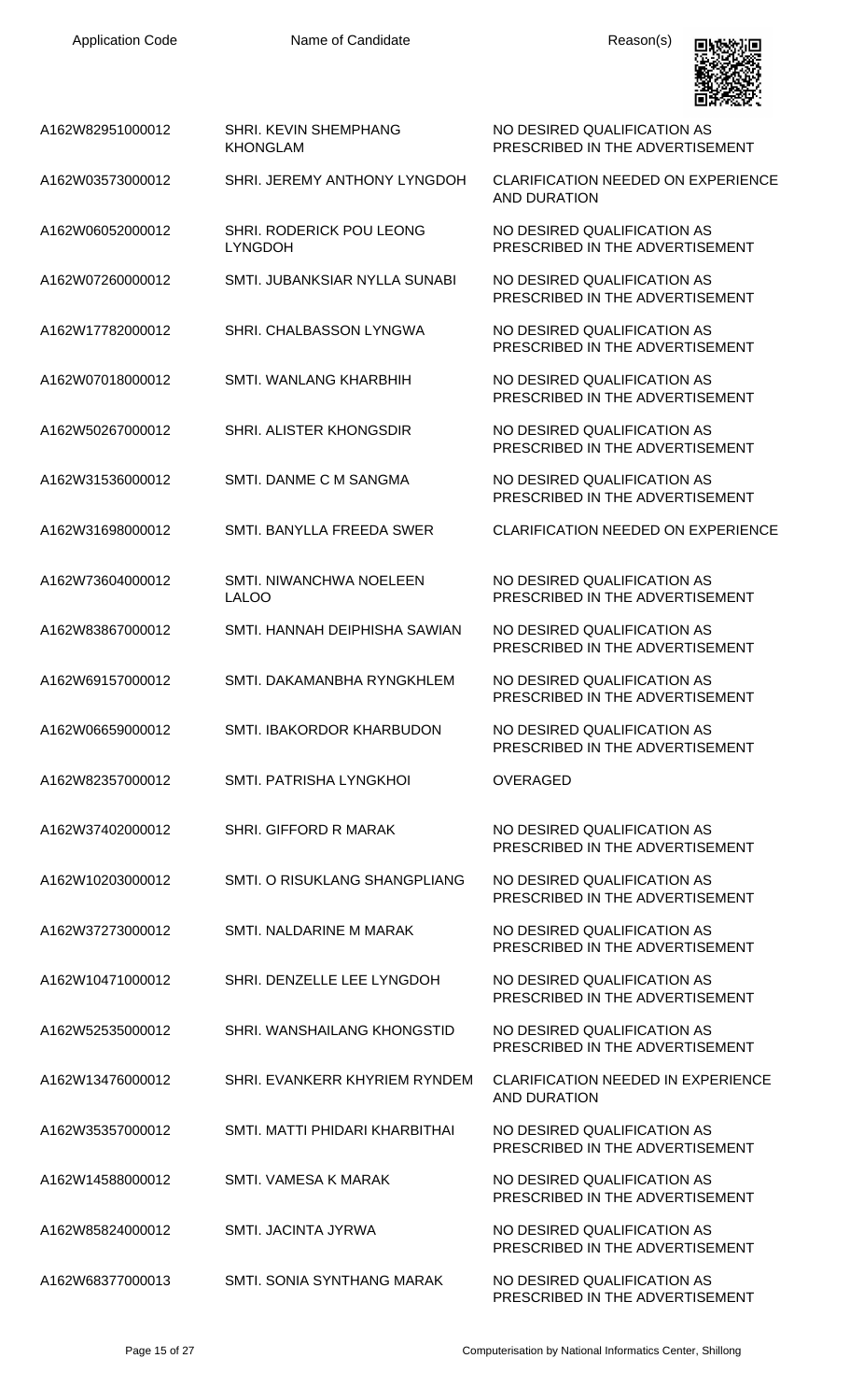| <b>Application Code</b> | Name of Candidate                              | Reason(s)                                                          |
|-------------------------|------------------------------------------------|--------------------------------------------------------------------|
| A162W14303000013        | SMTI. BALASARA KSHIAR                          | NO DESIRED QUALIFICATION AS<br>PRESCRIBED IN THE ADVERTISEMENT     |
| A162W64454000013        | SHRI. ARNOLD S SANGMA                          | <b>CLARIFICATION NEEDED ON EXPERIENCE</b><br><b>AND DURATION</b>   |
| A162W85234000013        | SMTI, LYDAMEKA HING                            | NO DESIRED QUALIFICATION AS<br>PRESCRIBED IN THE ADVERTISEMENT     |
| A162W78532000013        | SMTI. DERIME RONGSILCHI P<br><b>MARAK</b>      | <b>CLARIFICATION NEEDED ON</b><br>EXPERIENCE, SUBJECT AND DURATION |
| A162W35305000013        | SMTI. BALAPDIANGHUN KHARBUKI                   | NO DESIRED QUALIFICATION AS<br>PRESCRIBED IN THE ADVERTISEMENT     |
| A162W09408000013        | SHRI. DAEGAL ARDEN MASSAR                      | NO DESIRED QUALIFICATION AS<br>PRESCRIBED IN THE ADVERTISEMENT     |
| A162W38378000013        | <b>SMTI. RACHE A SANGMA</b>                    | NO DESIRED QUALIFICATION AS<br>PRESCRIBED IN THE ADVERTISEMENT     |
| A162W06837000013        | SMTI. IBAMEAIHUN DHAR                          | NO DESIRED QUALIFICATION AS<br>PRESCRIBED IN THE ADVERTISEMENT     |
| A162W68726000013        | SHRI. NANGSAN SHYLLA                           | NO DESIRED QUALIFICATION AS<br>PRESCRIBED IN THE ADVERTISEMENT     |
| A162W66397000013        | SMTI. SHAPHRANG BANLAMLYNTI<br><b>KHONGLAM</b> | <b>CLARIFICATION NEEDED ON EXPERIENCE</b><br><b>AND DURATION</b>   |
| A162W42949000013        | <b>SHRI. HERLIROY SUTING</b>                   | NO DESIRED QUALIFICATION AS<br>PRESCRIBED IN THE ADVERTISEMENT     |
| A162W67249000013        | SMTI. VIVIAN FELEACEA<br><b>KHARCHANDY</b>     | NO DESIRED QUALIFICATION AS<br>PRESCRIBED IN THE ADVERTISEMENT     |
| A162W03403000013        | SMTI. PAMPEE DAS                               | NO DESIRED QUALIFICATION AS<br>PRESCRIBED IN THE ADVERTISEMENT     |
| A162W69701000013        | SHRI. WADBORLANG KHARDEWSAW                    | <b>CLARIFICATION NEEDED ON</b><br>EXPERIENCE, SUBJECT AND DURATION |
| A162W48534000013        | <b>SMTI. ENISHA KHARKONGOR</b>                 | NO DESIRED QUALIFICATION AS<br>PRESCRIBED IN THE ADVERTISEMENT     |
| A162W12883000013        | SHRI. DONBOR SOHLANGPIAW                       | NO DESIRED QUALIFICATION AS<br>PRESCRIBED IN THE ADVERTISEMENT     |
| A162W80875000014        | SMTI. ROZA LARILANG MARBANIANG                 | <b>CLARIFICATION NEEDED ON</b><br>EXPERIENCE, SUBJECT AND DURATION |
| A162W36143000014        | SMTI. PHIDAHUN SHISHA JYRWA                    | NO DESIRED QUALIFICATION AS<br>PRESCRIBED IN THE ADVERTISEMENT     |
| A162W50526000014        | SMTI. LARISHISHA NONGKYNRIH                    | <b>CLARIFICATION NEEDED ON</b><br>SUBJECT, EXPERIENCE AND DURATION |
| A162W37033000014        | SMTI. SOPHIE PHANRI MAJAW                      | NO DESIRED QUALIFICATION AS<br>PRESCRIBED IN THE ADVERTISEMENT     |
| A162W47618000014        | <b>SMTI. DIPIKA HAJONG</b>                     | NO DESIRED QUALIFICATION AS<br>PRESCRIBED IN THE ADVERTISEMENT     |
| A162W83749000014        | SHRI. R.DAMONLANGI NIANG                       | NO DESIRED QUALIFICATION AS<br>PRESCRIBED IN THE ADVERTISEMENT     |
| A162W09326000014        | SMTI. BADAHUN WAEDAME SHYLLA                   | NO DESIRED QUALIFICATION AS<br>PRESCRIBED IN THE ADVERTISEMENT     |
| A162W08913000014        | SMTI. TENGKAME M SANGMA                        | NO DESIRED QUALIFICATION AS<br>PRESCRIBED IN THE ADVERTISEMENT     |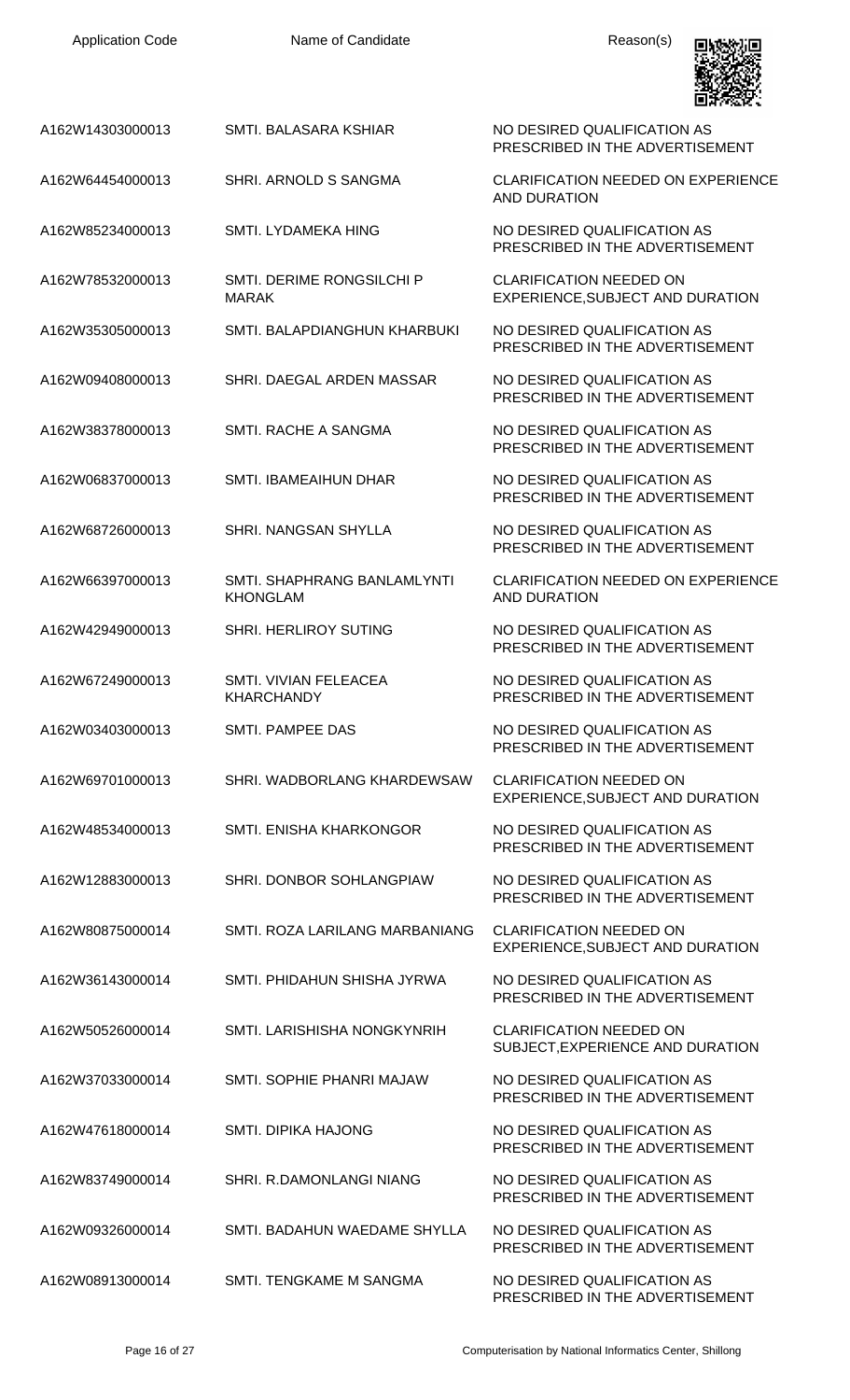

| A162W68021000014 | SHRI. MIKAL LISTER THONGNEY                                | <b>CLARIFICATION NEEDED ON EXPERIENCE</b><br>AND DURATION          |
|------------------|------------------------------------------------------------|--------------------------------------------------------------------|
| A162W12374000014 | <b>SHRI. CARMEL EDISON</b><br><b>KHARDEWSAW</b>            | NO DESIRED QUALIFICATION AS<br>PRESCRIBED IN THE ADVERTISEMENT     |
| A162W54691000014 | <b>SHRI. TYNGSHAINLANG</b><br><b>KHARSYIEMLIEH</b>         | NO DESIRED QUALIFICATION AS<br>PRESCRIBED IN THE ADVERTISEMENT     |
| A162W00820000014 | SHRI. JEFFERSON POHLENG                                    | NO DESIRED QUALIFICATION AS<br>PRESCRIBED IN THE ADVERTISEMENT     |
| A162W51404000014 | SHRI. GRETCHIFIELD CH MARAK                                | NO DESIRED QUALIFICATION AS<br>PRESCRIBED IN THE ADVERTISEMENT     |
| A162W82203000014 | SMTI. PYNHUNLIN NOLA<br><b>KHARKRANG DOHLING</b>           | NO DESIRED QUALIFICATION AS<br>PRESCRIBED IN THE ADVERTISEMENT     |
| A162W37797000015 | <b>SMTI. IBANRISUK WANKHAR</b>                             | NO DESIRED QUALIFICATION AS<br>PRESCRIBED IN THE ADVERTISEMENT     |
| A162W50274000015 | SHRI, DAYOOPHI RYMBAI                                      | NO DESIRED QUALIFICATION AS<br>PRESCRIBED IN THE ADVERTISEMENT     |
| A162W35995000015 | <b>SMTI. SYLVIA BADWAR</b>                                 | NO DESIRED QUALIFICATION AS<br>PRESCRIBED IN THE ADVERTISEMENT     |
| A162W35409000015 | SMTI. DINGSMIT B SANGMA                                    | NO DESIRED QUALIFICATION AS<br>PRESCRIBED IN THE ADVERTISEMENT     |
| A162W06757000015 | SHRI. BANRAPLANG KHARSHANDI                                | <b>CLARIFICATION NEEDED ON EXPERIENCE</b><br><b>AND DURATION</b>   |
| A162W67104000015 | SHRI. GEORGE CLIFTON LYNGDOH<br><b>MAWLONG</b>             | NO DESIRED QUALIFICATION AS<br>PRESCRIBED IN THE ADVERTISEMENT     |
| A162W27151000015 | SMTI. IOHKYNTI SHISHA LYNGDOH                              | NO DESIRED QUALIFICATION AS<br>PRESCRIBED IN THE ADVERTISEMENT     |
| A162W07628000015 | SHRI. PYNSKHEMLANG NIANGTI                                 | <b>CLARIFICATION NEEDED ON EXPERIENCE</b><br><b>AND DURATION</b>   |
| A162W86111000015 | SMTI. PHARLINDA WAHLANG                                    | NO DESIRED QUALIFICATION AS<br>PRESCRIBED IN THE ADVERTISEMENT     |
| A162W39041000015 | SHRI. FULLMOON LYNGDOH                                     | NO DESIRED QUALIFICATION AS<br>PRESCRIBED IN THE ADVERTISEMENT     |
| A162W49767000015 | SHRI. MACDONALD POHCHEN                                    | NO DESIRED QUALIFICATION AS<br>PRESCRIBED IN THE ADVERTISEMENT     |
| A162W50541000015 | SHRI. TERRENCE OLIVER<br><b>THANGKHIEW</b>                 | <b>CLARIFICATION NEEDED ON</b><br>EXPERIENCE, SUBJECT AND DURATION |
| A162W70025000015 | SMTI. AMELA AI R MARBANIANG                                | NO DESIRED QUALIFICATION AS<br>PRESCRIBED IN THE ADVERTISEMENT     |
| A162W78391000015 | SMTI. VANESSA CHRISTABEL<br><b>INDARITNGEN BASAIAWMOIT</b> | NO DESIRED QUALIFICATION AS<br>PRESCRIBED IN THE ADVERTISEMENT     |
| A162W12102000015 | SHRI. DONBOKLANG JYRWA                                     | <b>CLARIFICATION NEEDED IN EXPERIENCE</b><br><b>AND DURATION</b>   |
| A162W15503000015 | SMTI. EVAJULIA NONGRUM                                     | NO DESIRED QUALIFICATION AS<br>PRESCRIBED IN THE ADVERTISEMENT     |
| A162W84321000015 | SHRI. RALPH JARRET RANEE                                   | NO DESIRED QUALIFICATION AS<br>PRESCRIBED IN THE ADVERTISEMENT     |
| A162W73678000015 | SMTI. SUPIA T SANGMA                                       | <b>CLARIFICATION NEEDED ON EXPERIENCE</b><br><b>AND DURATION</b>   |
|                  |                                                            |                                                                    |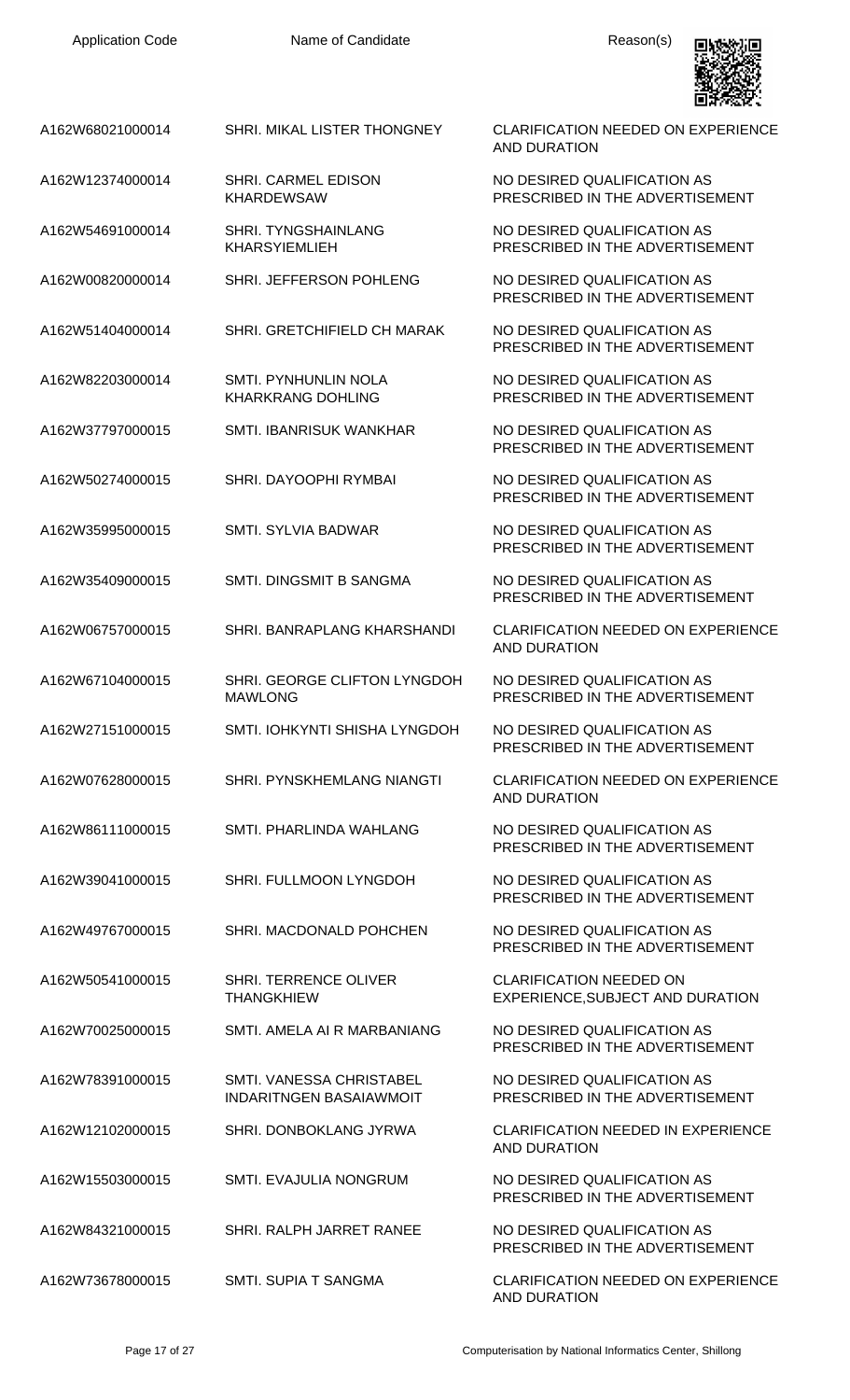| <b>Application Code</b> | Name of Candidate                          | Reason(s)                                                           |
|-------------------------|--------------------------------------------|---------------------------------------------------------------------|
| A162W13408000016        | SHRI. RAJA NONGKHLAW                       | <b>CLARIFICATION NEEDED IN EXPERIENCE</b><br><b>AND DURATION</b>    |
| A162W37612000016        | SHRI. BAREMDOR SYIEMLIEH                   | <b>CLARIFICATION NEEDED ON EXPERIENCE</b><br><b>AND DURATION</b>    |
| A162W37560000016        | SMTI. BABELNESS LYNGDOH                    | NO DESIRED QUALIFICATION AS<br>PRESCRIBED IN THE ADVERTISEMENT      |
| A162W37333000016        | SHRI. MANSENG M MARAK                      | NO DESIRED QUALIFICATION AS<br>PRESCRIBED IN THE ADVERTISEMENT      |
| A162W06819000016        | <b>SHRI. LURSHAI PATHAW</b>                | <b>CLARIFICATION NEEDED ON EXPERIENCE</b><br><b>AND DURATION</b>    |
| A162W14578000016        | SMTI. AMELAAI IOHBOR<br><b>NONGKHLAW</b>   | <b>CLARIFICATION NEEDED IN EXPERIENCE</b><br><b>AND DURATION</b>    |
| A162W47885000016        | SMTI. BASHONGDOR NAMSAW                    | NO DESIRED QUALIFICATION AS<br>PRESCRIBED IN THE ADVERTISEMENT      |
| A162W65693000016        | SHRI. TENGKAM T SANGMA                     | <b>LESS WORK EXPERIENCE</b>                                         |
| A162W36991000016        | <b>SHRI. HIAMBOKLANG SUTING</b>            | NO DESIRED QUALIFICATION AS<br>PRESCRIBED IN THE ADVERTISEMENT      |
| A162W36893000016        | SHRI. REUBEN MENDAKOR<br><b>SHABONG</b>    | <b>CLARIFICATION NEEDED ON EXPERIENCE</b><br><b>AND DURATION</b>    |
| A162W11626000016        | SMTI. FABIOLA HAZEL POHRMEN                | NO DESIRED QUALIFICATION AS<br>PRESCRIBED IN THE ADVERTISEMENT      |
| A162W11689000016        | SHRI. BHABOK SYIEMIONG                     | <b>CLARIFICATION NEEDED IN EXPERIENCE</b><br><b>AND DURATION</b>    |
| A162W70682000016        | SHRI. CRASAN S MARAK                       | NO DESIRED QUALIFICATION AS<br>PRESCRIBED IN THE ADVERTISEMENT      |
| A162W34643000016        | SHRI. JOHN BHABOK BUAM                     | <b>CLARIFICATION NEEDED ON EXPERIENCE</b><br><b>AND DURATION</b>    |
| A162W33134000016        | SHRI. LEMUEL DONKIN DKHAR                  | NO DESIRED QUALIFICATION AS<br>PRESCRIBED IN THE ADVERTISEMENT      |
| A162W84465000016        | SMTI. LINDARISHISHA BLAH                   | NO DESIRED QUALIFICATION AS<br>PRESCRIBED IN THE ADVERTISEMENT      |
| A162W35364000016        | <b>SHRI. DIAH LAMIN</b>                    | NO DESIRED QUALIFICATION AS<br>PRESCRIBED IN THE ADVERTISEMENT      |
| A162W35412000016        | SHRI. AIBANSAN CHYNE                       | NO DESIRED QUALIFICATION AS<br>PRESCRIBED IN THE ADVERTISEMENT      |
| A162W43658000016        | SHRI. TYLLILANG LYNGDOH<br><b>NONGLAIT</b> | NO DESIRED QUALIFICATION AS<br>PRESCRIBED IN THE ADVERTISEMENT      |
| A162W00908000016        | SHRI. DONDOR N KHARMALKI                   | NO DESIRED QUALIFICATION AS<br>PRESCRIBED IN THE ADVERTISEMENT      |
| A162W48782000016        | SMTI. SELINA P NONGKHLAW                   | <b>CLARIFICATION NEEDED ON</b><br>EXPERIENCE, DURATION AND SUBJECTS |
| A162W53002000016        | <b>SHRI. REVIVIFY NAJIAR</b>               | NO DESIRED QUALIFICATION AS<br>PRESCRIBED IN THE ADVERTISEMENT      |
| A162W73032000016        | SHRI. PHRANGKUPAR LANGSTIEH                | NO DESIRED QUALIFICATION AS<br>PRESCRIBED IN THE ADVERTISEMENT      |
| A162W13697000016        | SMTI. LARIBHA DOHTDONG                     | CLARIFICATION NEEDED IN EXPERIENCE,                                 |

DURATION AND SUBJECT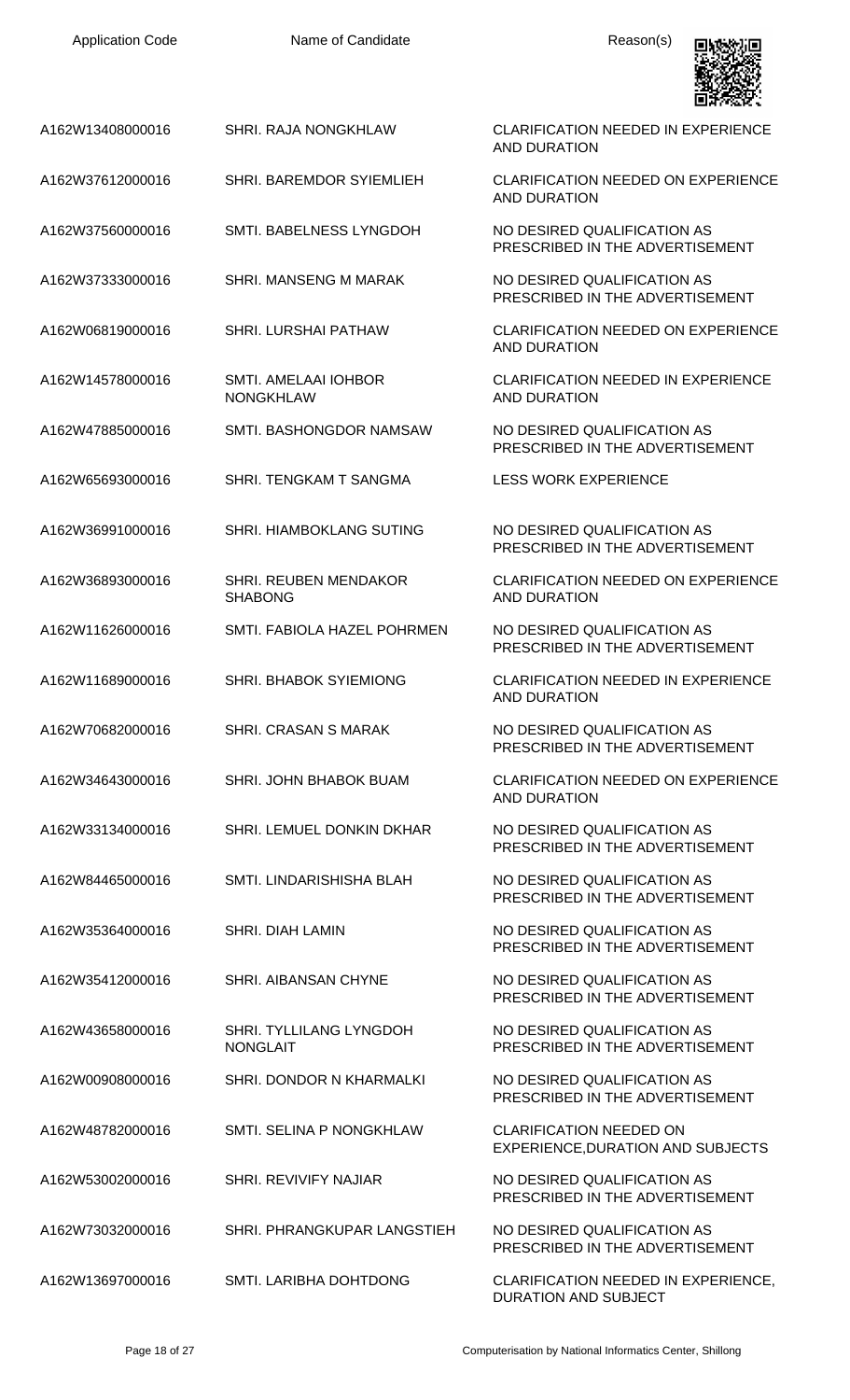| <b>Application Code</b> | Name of Candidate                            | Reason(s)                                                        |
|-------------------------|----------------------------------------------|------------------------------------------------------------------|
| A162W08240000016        | SMTI. AGRACIA M KHARMUDAI                    | NO DESIRED QUALIFICATION AS<br>PRESCRIBED IN THE ADVERTISEMENT   |
| A162W70382000016        | SMTI. TASI CHERA R MARAK                     | <b>CLARIFICATION NEEDED ON EXPERIENCE</b><br>AND DURATION        |
| A162W63147000016        | SMTI, BANKYRMENHUN LYNGKHOL                  | NO DESIRED QUALIFICATION AS<br>PRESCRIBED IN THE ADVERTISEMENT   |
| A162W09330000016        | SMTI. CYNTHEA PEARL SHONGWAN                 | NO DESIRED QUALIFICATION AS<br>PRESCRIBED IN THE ADVERTISEMENT   |
| A162W52133000016        | SMTI. LORRAINE COLLINS<br><b>MARBANIANG</b>  | NO DESIRED QUALIFICATION AS<br>PRESCRIBED IN THE ADVERTISEMENT   |
| A162W65867000016        | SHRI. YOOBIANGMI LYNGDOH                     | <b>CLARIFICATION NEEDED ON EXPERIENCE</b><br><b>AND DURATION</b> |
| A162W76744000016        | <b>SMTI. SIERRA M SANGMA</b>                 | NO DESIRED QUALIFICATION AS<br>PRESCRIBED IN THE ADVERTISEMENT   |
| A162W64712000016        | SMTI. MITOO RANGAD                           | NO DESIRED QUALIFICATION AS<br>PRESCRIBED IN THE ADVERTISEMENT   |
| A162W08262000017        | <b>SHRI. PHILANTHROPHIS SARUBAI</b>          | NO DESIRED QUALIFICATION AS<br>PRESCRIBED IN THE ADVERTISEMENT   |
| A162W04034000017        | SHRI. NICKY DONALD RYMBAI                    | NO DESIRED QUALIFICATION AS<br>PRESCRIBED IN THE ADVERTISEMENT   |
| A162W06959000017        | SHRI. ALFANEL KHARDEWSAW                     | NO DESIRED QUALIFICATION AS<br>PRESCRIBED IN THE ADVERTISEMENT   |
| A162W06985000017        | SHRI. MACDONALD KHONGWIR                     | <b>LESS WORK EXPERIENCE</b>                                      |
| A162W09676000017        | SHRI. AZRIEL MERVIN TARIANG                  | <b>CLARIFICATION NEEDED ON EXPERIENCE</b><br><b>AND DURATION</b> |
| A162W10569000017        | SHRI. VICKY TRONA A SANGMA                   | NO DESIRED QUALIFICATION AS<br>PRESCRIBED IN THE ADVERTISEMENT   |
| A162W11210000017        | SHRI. S BAITLANGKI RAPSANG                   | NO DESIRED QUALIFICATION AS<br>PRESCRIBED IN THE ADVERTISEMENT   |
| A162W17734000017        | SHRI. PHLEGON SYNDAI                         | NO DESIRED QUALIFICATION AS<br>PRESCRIBED IN THE ADVERTISEMENT   |
| A162W20234000017        | SHRI. SHAIBORLANG LYNGSKOR                   | NO DESIRED QUALIFICATION AS<br>PRESCRIBED IN THE ADVERTISEMENT   |
| A162W20526000017        | SMTI, IDORA A, SANGMA                        | NO DESIRED QUALIFICATION AS<br>PRESCRIBED IN THE ADVERTISEMENT   |
| A162W20885000017        | SHRI. BRIGHTSTAR BINA                        | NO DESIRED QUALIFICATION AS<br>PRESCRIBED IN THE ADVERTISEMENT   |
| A162W49037000017        | SHRI. LAWIN CARRY JONES<br><b>LYNGDOH</b>    | <b>OVERAGED</b>                                                  |
| A162W12820000017        | SHRI. AUGUSTINE HADIA                        | NO DESIRED QUALIFICATION AS<br>PRESCRIBED IN THE ADVERTISEMENT   |
| A162W15632000017        | SMTI, NAINA K SANGMA                         | <b>CLARIFICATION NEEDED IN EXPERIENCE</b><br><b>AND DURATION</b> |
| A162W36180000017        | SHRI. RAYMOND LALHMANGHAIA<br><b>WAHLANG</b> | NO DESIRED QUALIFICATION AS<br>PRESCRIBED IN THE ADVERTISEMENT   |
| A162W18025000017        | SHRI. CHINGCHANG R SANGMA                    | NO DESIRED QUALIFICATION AS<br>PRESCRIBED IN THE ADVERTISEMENT   |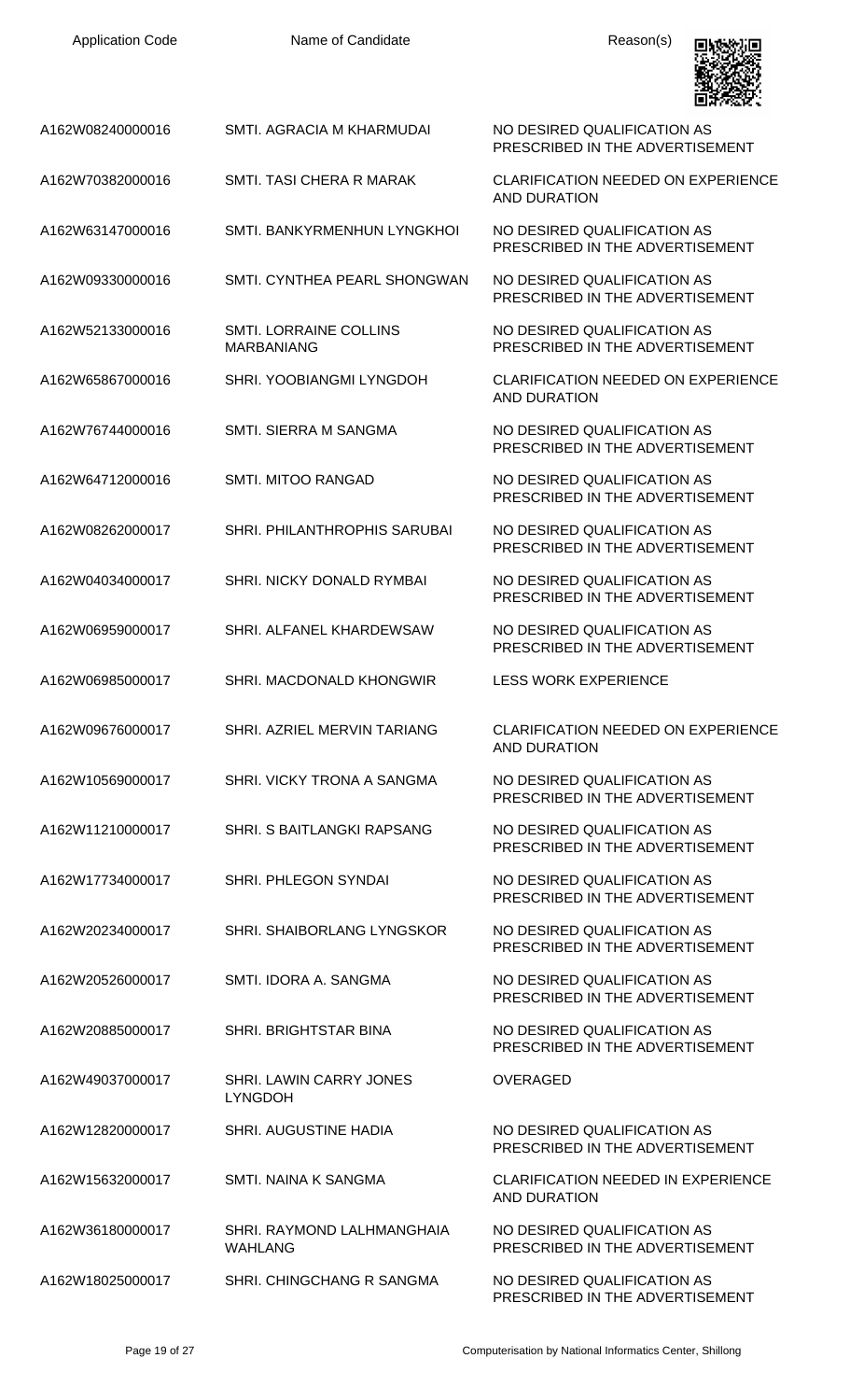| A162W23254000017 | SHRI. EVENSTONE WAHLANG                       | NO DESIRED QUALIFICATION AS<br>PRESCRIBED IN THE ADVERTISEMENT     |
|------------------|-----------------------------------------------|--------------------------------------------------------------------|
| A162W32498000017 | SMTI, SARAPYNBIANG MARWEIN                    | NO DESIRED QUALIFICATION AS<br>PRESCRIBED IN THE ADVERTISEMENT     |
| A162W35672000017 | <b>SHRI. KEVIN MATTHEW LAMARE</b>             | NO DESIRED QUALIFICATION AS<br>PRESCRIBED IN THE ADVERTISEMENT     |
| A162W40361000017 | SHRI. OBED RODERICK WARBAH                    | NO DESIRED QUALIFICATION AS<br>PRESCRIBED IN THE ADVERTISEMENT     |
| A162W62954000017 | SHRI. BANKITBOKLANG WANNIANG                  | NO DESIRED QUALIFICATION AS<br>PRESCRIBED IN THE ADVERTISEMENT     |
| A162W15272000018 | SHRI. MAITSHAPHRANG SUNGOH                    | NO DESIRED QUALIFICATION AS<br>PRESCRIBED IN THE ADVERTISEMENT     |
| A162W15168000018 | <b>SHRI. BARSIL JYRWA</b>                     | CLARIFICATION NEEDED IN EXPERIENCE<br><b>AND DURATION</b>          |
| A162W64924000018 | SMTL RAISA NAMCHI K SANGMA                    | NO DESIRED QUALIFICATION AS<br>PRESCRIBED IN THE ADVERTISEMENT     |
| A162W47357000018 | SMTI, BAIAKMENLANG WARBAH                     | NO DESIRED QUALIFICATION AS<br>PRESCRIBED IN THE ADVERTISEMENT     |
| A162W21927000018 | <b>SHRI. ANUJ BARMAN</b>                      | NO DESIRED QUALIFICATION AS<br>PRESCRIBED IN THE ADVERTISEMENT     |
| A162W37058000018 | SMTI, JESSICA ROSE P. LALOO                   | NO DESIRED QUALIFICATION AS<br>PRESCRIBED IN THE ADVERTISEMENT     |
| A162W72087000018 | <b>SHRI. RICHESKY KYNDAIT</b>                 | NO DESIRED QUALIFICATION AS<br>PRESCRIBED IN THE ADVERTISEMENT     |
| A162W77360000018 | SHRI. ARKISHEMBHA SOHLIYA                     | NO DESIRED QUALIFICATION AS<br>PRESCRIBED IN THE ADVERTISEMENT     |
| A162W00100000018 | SHRI. MARBUDLANG MYLLIEMPDAH                  | NO DESIRED QUALIFICATION AS<br>PRESCRIBED IN THE ADVERTISEMENT     |
| A162W16750000018 | SMTI. S PHIBAHUNJAI SYIEM                     | NO DESIRED QUALIFICATION AS<br>PRESCRIBED IN THE ADVERTISEMENT     |
| A162W85618000018 | SHRI. PYNKHRAWBORLANG<br><b>MARWEIN</b>       | NO DESIRED QUALIFICATION AS<br>PRESCRIBED IN THE ADVERTISEMENT     |
| A162W35294000019 | SHRI. SENGOBIRTH CH SANGMA                    | NO DESIRED QUALIFICATION AS<br>PRESCRIBED IN THE ADVERTISEMENT     |
| A162W23141000019 | SHRI. FORMOSTAR KHONGSHUN                     | NO DESIRED QUALIFICATION AS<br>PRESCRIBED IN THE ADVERTISEMENT     |
| A162W68380000019 | <b>SHRI. GARRY MOORE NIKHLA</b>               | <b>CLARIFICATION NEEDED ON</b><br>EXPERIENCE, SUBJECT AND DURATION |
| A162W36704000019 | <b>SMTI. JULIE DKHAR</b>                      | <b>CLARIFICATION NEEDED ON</b><br>EXPERIENCE, SUBJECT AND DURATION |
| A162W66266000019 | SMTI. ESTER MARY SYMPLI                       | NO DESIRED QUALIFICATION AS<br>PRESCRIBED IN THE ADVERTISEMENT     |
| A162W11118000019 | SHRI. SALNANG K SANGMA                        | NO DESIRED QUALIFICATION AS<br>PRESCRIBED IN THE ADVERTISEMENT     |
| A162W64313000019 | <b>SMTL REBEKKA SYIEM</b>                     | NO DESIRED QUALIFICATION AS<br>PRESCRIBED IN THE ADVERTISEMENT     |
| A162W00245000019 | SHRI. SHANBORLANGSTARFIELD K<br><b>DEWSAW</b> | NO DESIRED QUALIFICATION AS<br>PRESCRIBED IN THE ADVERTISEMENT     |

回燃炉回

87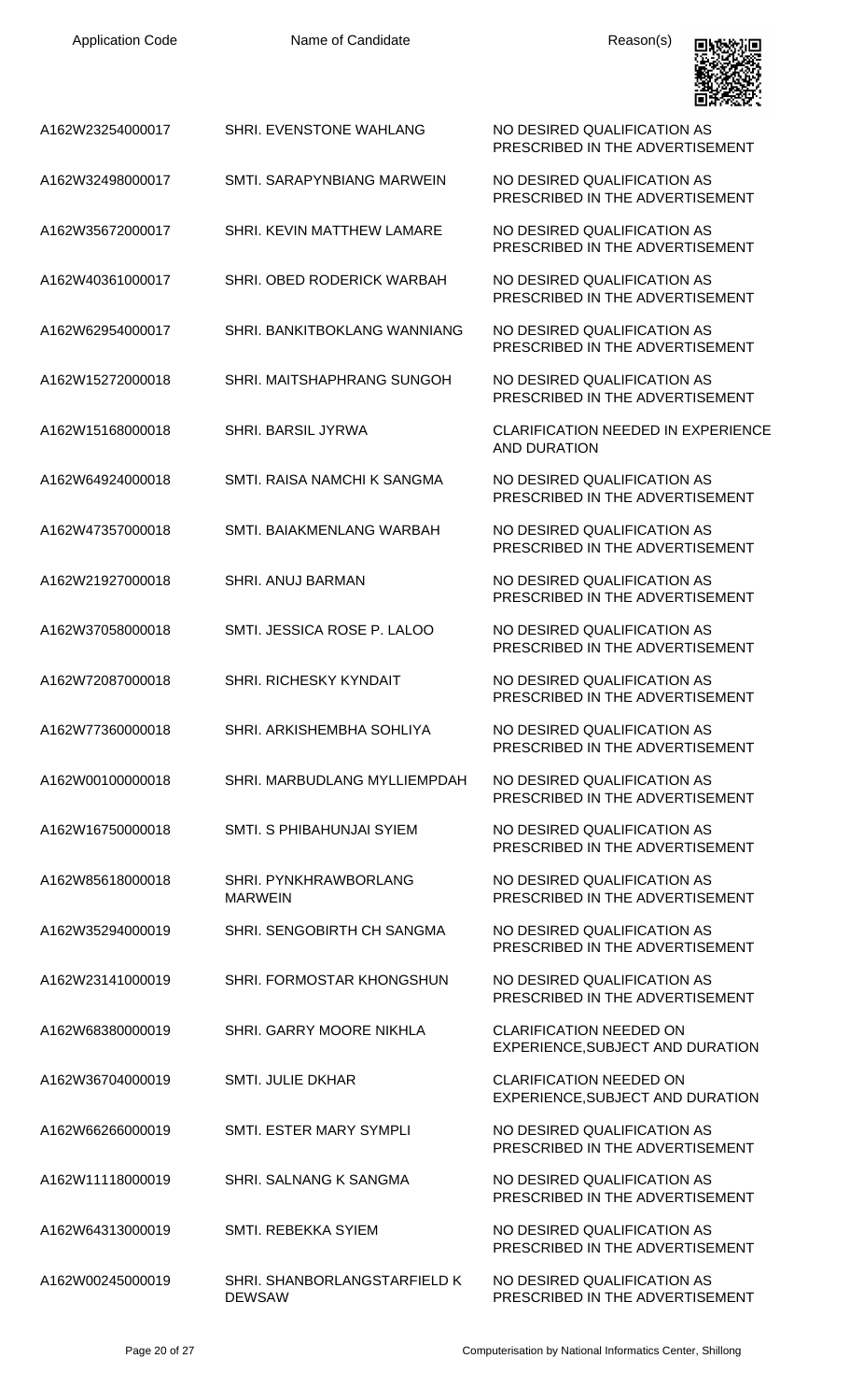| <b>Application Code</b> |  |
|-------------------------|--|
|-------------------------|--|

Name of Candidate **Reason(s)** 



| A162W49360000019 | SHRI. TREIBORFULL WANNIANG                         | <b>CLARIFICATION NEEDED ON</b><br>EXPERIENCE, DURATION AND SUBJECT |
|------------------|----------------------------------------------------|--------------------------------------------------------------------|
| A162W82835000019 | SMTI. BADAHUN WARJRI                               | <b>CLARIFICATION NEEDED ON</b><br>SUBJECT, EXPERIENCE AND DURATION |
| A162W22148000019 | SHRI. HOLLANDO RANI                                | NO DESIRED QUALIFICATION AS<br>PRESCRIBED IN THE ADVERTISEMENT     |
| A162W13863000020 | SMTI, SALVADORA BUHROY                             | NO DESIRED QUALIFICATION AS<br>PRESCRIBED IN THE ADVERTISEMENT     |
| A162W14835000020 | SHRI. SAWBOR RAPSANG                               | NO DESIRED QUALIFICATION AS<br>PRESCRIBED IN THE ADVERTISEMENT     |
| A162W22854000020 | SHRI. OLDSINGH SYIEMIONG                           | NO DESIRED QUALIFICATION AS<br>PRESCRIBED IN THE ADVERTISEMENT     |
| A162W22495000020 | <b>SHRI. RANALD WAHLANG</b>                        | NO DESIRED QUALIFICATION AS<br>PRESCRIBED IN THE ADVERTISEMENT     |
| A162W38466000020 | SHRI. DAPBORLANG KHARDEWSAW                        | NO DESIRED QUALIFICATION AS<br>PRESCRIBED IN THE ADVERTISEMENT     |
| A162W06383000020 | SHRI. IOONIWANHI LAW                               | <b>CLARIFICATION NEEDED ON EXPERIENCE</b><br><b>AND DURATION</b>   |
| A162W16749000020 | SHRI. PYNHUNLANG KHARNAIOR                         | NO DESIRED QUALIFICATION AS<br>PRESCRIBED IN THE ADVERTISEMENT     |
| A162W20245000020 | SMTI. DINGME AGATHA RONGSIME<br><b>SANGMA</b>      | <b>CLARIFICATION NEEDED ON EXPERIENCE</b><br><b>AND DURATION</b>   |
| A162W68369000020 | SHRI. BORNSTAR MADUR                               | NO DESIRED QUALIFICATION AS<br>PRESCRIBED IN THE ADVERTISEMENT     |
| A162W12324000020 | <b>SMTI. SHAMEEM MORIES DKHAR</b>                  | CLARIFICATION NEEDED IN EXPERIENCE<br><b>AND DURATION</b>          |
| A162W69506000021 | SMTI. OPHILIA IBAPALEI LYNGDOH<br><b>MAWPHLANG</b> | <b>CLARIFICATION NEEDED ON EXPERIENCE</b><br><b>AND DURATION</b>   |
| A162W68368000021 | SMTI. SANJANORA CH. SANGMA                         | NO DESIRED QUALIFICATION AS<br>PRESCRIBED IN THE ADVERTISEMENT     |
| A162W66814000021 | SHRI. TAMMIKI CHALLAM                              | NO DESIRED QUALIFICATION AS<br>PRESCRIBED IN THE ADVERTISEMENT     |
| A162W66550000021 | SHRI. TYRONE CAESAR L LYNGDOH                      | NO DESIRED QUALIFICATION AS<br>PRESCRIBED IN THE ADVERTISEMENT     |
| A162W63679000021 | SHRI. BANSAINDURLANG L<br><b>NONGLAIT</b>          | NO DESIRED QUALIFICATION AS<br>PRESCRIBED IN THE ADVERTISEMENT     |
| A162W43546000021 | SMTI. JOLIE VALARINE KHARBUKI                      | NO DESIRED QUALIFICATION AS<br>PRESCRIBED IN THE ADVERTISEMENT     |
| A162W40804000021 | SMTI. BAKORDORLANG THABAH                          | NO DESIRED QUALIFICATION AS<br>PRESCRIBED IN THE ADVERTISEMENT     |
| A162W37601000021 | SHRI. GRAHAM BAKYNSON RANEE                        | NO DESIRED QUALIFICATION AS<br>PRESCRIBED IN THE ADVERTISEMENT     |
| A162W17086000021 | SMTI. BALASANTI SOHKHLET                           | NO DESIRED QUALIFICATION AS<br>PRESCRIBED IN THE ADVERTISEMENT     |
| A162W22376000021 | SHRI. WHIT FORD RANI                               | NO DESIRED QUALIFICATION AS<br>PRESCRIBED IN THE ADVERTISEMENT     |
| A162W07408000021 | SMTI. PHERNAKI WAHLANG                             | NO DESIRED QUALIFICATION AS<br>PRESCRIBED IN THE ADVERTISEMENT     |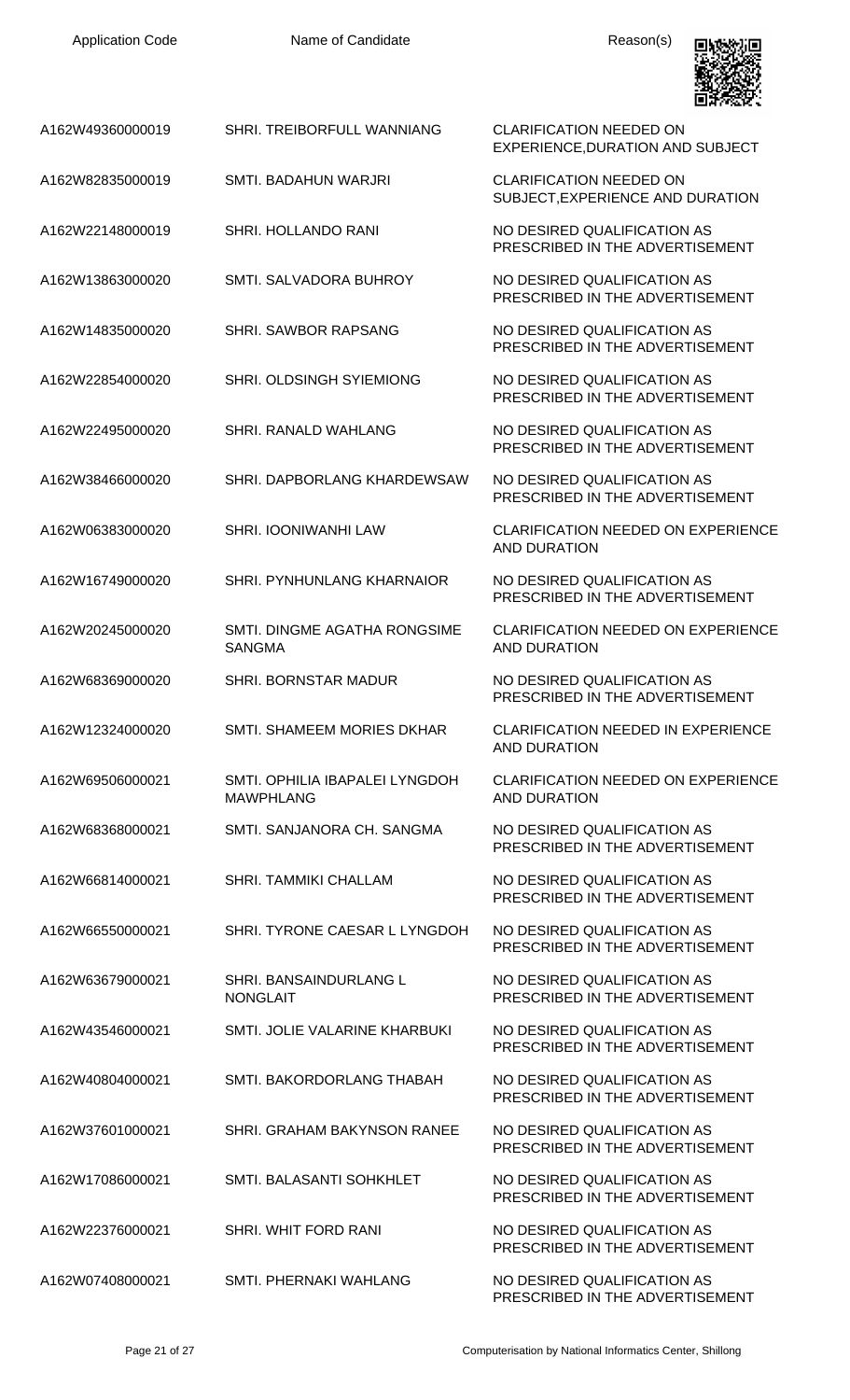Name of Candidate **Reason(s)** Reason(s)

PRESCRIBED IN THE ADVERTISEMENT

PRESCRIBED IN THE ADVERTISEMENT

PRESCRIBED IN THE ADVERTISEMENT

PRESCRIBED IN THE ADVERTISEMENT

PRESCRIBED IN THE ADVERTISEMENT

PRESCRIBED IN THE ADVERTISEMENT

PRESCRIBED IN THE ADVERTISEMENT

PRESCRIBED IN THE ADVERTISEMENT

PRESCRIBED IN THE ADVERTISEMENT

PRESCRIBED IN THE ADVERTISEMENT

PRESCRIBED IN THE ADVERTISEMENT

PRESCRIBED IN THE ADVERTISEMENT

PRESCRIBED IN THE ADVERTISEMENT

PRESCRIBED IN THE ADVERTISEMENT

PRESCRIBED IN THE ADVERTISEMENT

PRESCRIBED IN THE ADVERTISEMENT

PRESCRIBED IN THE ADVERTISEMENT

PRESCRIBED IN THE ADVERTISEMENT

PRESCRIBED IN THE ADVERTISEMENT

PRESCRIBED IN THE ADVERTISEMENT

AND DURATION

AND DURATION

NO DESIRED QUALIFICATION AS

CLARIFICATION NEEDED IN EXPERIENCE

NO DESIRED QUALIFICATION AS PRESCRIBED IN THE ADVERTISEMENT

NO DESIRED QUALIFICATION AS

AND DURATION



A162W02990000021 SHRI. ISAIA KHARPHANBUH NO DESIRED QUALIFICATION AS

- A162W02893000021 SHRI. RISHOT SKHEMBOR KHARBANI
- A162W11848000022 SHRI. AUGUSTINE LAMIN KAOT NO DESIRED QUALIFICATION AS
- A162W16599000022 SMTI. BAIAHUNSHA MYLLIEM UMLONG
- A162W13351000022 SMTI. DAPHIBANRI DONBAR LYNGDOH
- A162W01619000022 SMTI. AIBIANG MEKA KHARSAHNOH NO DESIRED QUALIFICATION AS
- A162W12104000022 SHRI. NUETENROY BASAIAWMOIT NO DESIRED QUALIFICATION AS
- A162W16600000022 SHRI. LUMLANG LYNGKHOI NO DESIRED QUALIFICATION AS
- A162W40440000022 SHRI. HAMBOY SHADAP NO DESIRED QUALIFICATION AS
- A162W48998000022 SHRI. DEEBUNE SHILLA LAMARE NO DESIRED QUALIFICATION AS
- A162W17735000022 SHRI. WELFARESON KHONGRIAH NO DESIRED QUALIFICATION AS
- A162W04975000022 SMTI. SAMANBHA NONGBET NO DESIRED QUALIFICATION AS
- A162W10873000022 SHRI. PYNKHRAWBOK THABAH NO DESIRED QUALIFICATION AS
- A162W48852000023 SHRI. JOHANAN LYNGDOH MARSHILLONG
- A162W58345000023 SHRI. BRAKENLY ROY SURONG NO DESIRED QUALIFICATION AS
- A162W15057000023 SMTI. DADA MARY SYIEMLIEH NO DESIRED QUALIFICATION AS
- A162W31757000023 SMTI. MACRITTA MARIE WANBAH NO DESIRED QUALIFICATION AS
- A162W15776000023 SMTI. SAYOOWAN PALA CLARIFICATION NEEDED ON EXPERIENCE
- A162W00705000023 SHRI. SYLVESTAR KURBAH NO DESIRED QUALIFICATION AS
- A162W69716000023 SMTI. ROBERTA MARTHA MAWNIUH NO DESIRED QUALIFICATION AS
- A162W13377000024 SMTI. DEITILANG SYIEM CLARIFICATION NEEDED IN EXPERIENCE
- A162W76520000024 SHRI. EBENAZAR GYMPAD NO DESIRED QUALIFICATION AS
- A162W14679000024 SMTI. NAPHISABET LYNGSKOR NO DESIRED QUALIFICATION AS
- A162W76415000024 SMTI. GITING RIPAMCHI R MARAK NO DESIRED QUALIFICATION AS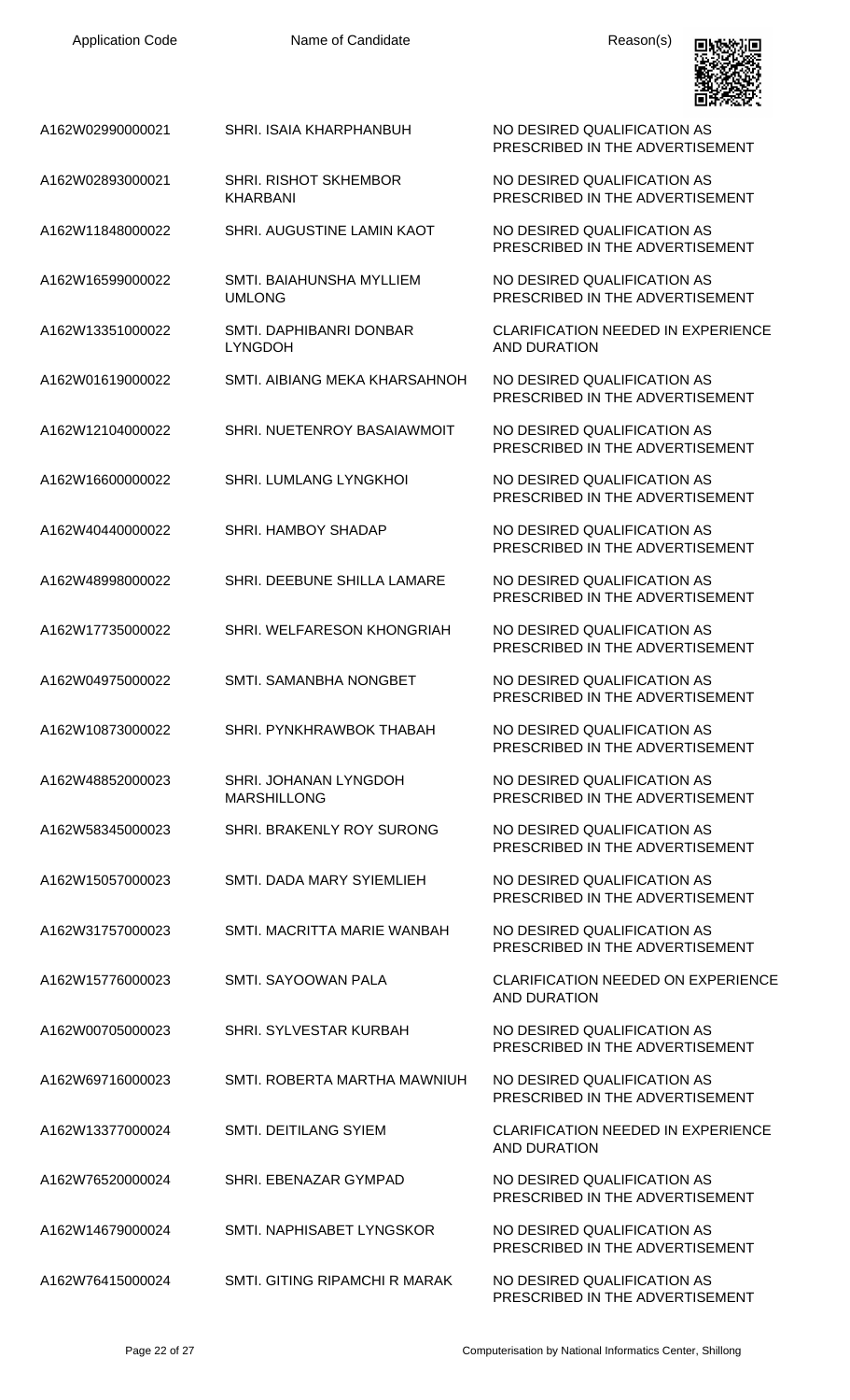| <b>Application Code</b> | Name of Candidate                              | Reason(s)                                                        |
|-------------------------|------------------------------------------------|------------------------------------------------------------------|
| A162W37379000024        | SMTI. AKISA GAMME D SANGMA                     | NO DESIRED QUALIFICATION AS<br>PRESCRIBED IN THE ADVERTISEMENT   |
| A162W37026000024        | SHRI. FANGTEA MANDA SANGMA                     | NO DESIRED QUALIFICATION AS<br>PRESCRIBED IN THE ADVERTISEMENT   |
| A162W08587000024        | <b>SHRI. RUPAIA SIANGSHAI</b>                  | NO DESIRED QUALIFICATION AS<br>PRESCRIBED IN THE ADVERTISEMENT   |
| A162W21668000024        | SHRI. NANGSANPURA LYNGDOH                      | NO DESIRED QUALIFICATION AS<br>PRESCRIBED IN THE ADVERTISEMENT   |
| A162W38621000025        | SMTI. EVANGELINE MARNGAR                       | NO DESIRED QUALIFICATION AS<br>PRESCRIBED IN THE ADVERTISEMENT   |
| A162W11591000025        | SMTI. ELAD DAKA BIAM                           | <b>CLARIFICATION NEEDED ON EXPERIENCE</b><br><b>AND DURATION</b> |
| A162W66766000025        | SHRI. MANSEL R MARAK                           | NO DESIRED QUALIFICATION AS<br>PRESCRIBED IN THE ADVERTISEMENT   |
| A162W73722000025        | SMTI. IBASNGEWHUN C NONGRUM                    | NO DESIRED QUALIFICATION AS<br>PRESCRIBED IN THE ADVERTISEMENT   |
| A162W21941000025        | SHRI. DAWROICHUH CHALLAM                       | <b>LESS WORK EXPERIENCE</b>                                      |
| A162W04328000025        | SHRI. MOBBIN J SANGMA                          | <b>CLARIFICATION NEEDED ON EXPERIENCE</b><br><b>AND DURATION</b> |
| A162W48634000025        | SMTI. EMIKA KORDOR KYNDIAH                     | NO DESIRED QUALIFICATION AS<br>PRESCRIBED IN THE ADVERTISEMENT   |
| A162W36891000025        | <b>SMTI, CAMELIA MAJAW</b>                     | NO DESIRED QUALIFICATION AS<br>PRESCRIBED IN THE ADVERTISEMENT   |
| A162W11947000025        | SHRI. CHERIKRAK R MARAK                        | NO DESIRED QUALIFICATION AS<br>PRESCRIBED IN THE ADVERTISEMENT   |
| A162W02680000025        | <b>SHRI. BRIGHTSTARLANG</b><br><b>WANSWETT</b> | <b>CLARIFICATION NEEDED ON EXPERIENCE</b><br><b>AND DURATION</b> |
| A162W37805000025        | SHRI. MANGKARA ANTHONY<br><b>MARWEIN</b>       | <b>LESS WORK EXPERIENCE</b>                                      |
| A162W23413000025        | <b>SMTI. JESSICA SHYLLA</b>                    | NO DESIRED QUALIFICATION AS<br>PRESCRIBED IN THE ADVERTISEMENT   |
| A162W44090000025        | SMTI. IMAYANMOSHA WAHLANG                      | NO DESIRED QUALIFICATION AS<br>PRESCRIBED IN THE ADVERTISEMENT   |
| A162W38249000025        | SMTI. PEBIANA R MARAK                          | NO DESIRED QUALIFICATION AS<br>PRESCRIBED IN THE ADVERTISEMENT   |
| A162W06521000025        | SHRI. FIVESTAR RYNTATHIANG                     | NO DESIRED QUALIFICATION AS<br>PRESCRIBED IN THE ADVERTISEMENT   |
| A162W03039000026        | SHRI. KYRSHANLANG WAHLANG                      | NO DESIRED QUALIFICATION AS<br>PRESCRIBED IN THE ADVERTISEMENT   |
| A162W76897000026        | <b>SHRI. BEJOYSINGH RALIANG</b>                | NO DESIRED QUALIFICATION AS<br>PRESCRIBED IN THE ADVERTISEMENT   |
| A162W37519000026        | SMTI. MEBAAIHUN SHISHA SUNABI                  | NO DESIRED QUALIFICATION AS<br>PRESCRIBED IN THE ADVERTISEMENT   |
| A162W18444000026        | SMTI. BADIANGHUN IKA M<br><b>RYNGKSAI</b>      | <b>CLARIFICATION NEEDED ON EXPERIENCE</b><br><b>AND DURATION</b> |
| A162W21946000026        | SMTI. SANDALIN R SUCHIANG                      | NO DESIRED QUALIFICATION AS<br>PRESCRIBED IN THE ADVERTISEMENT   |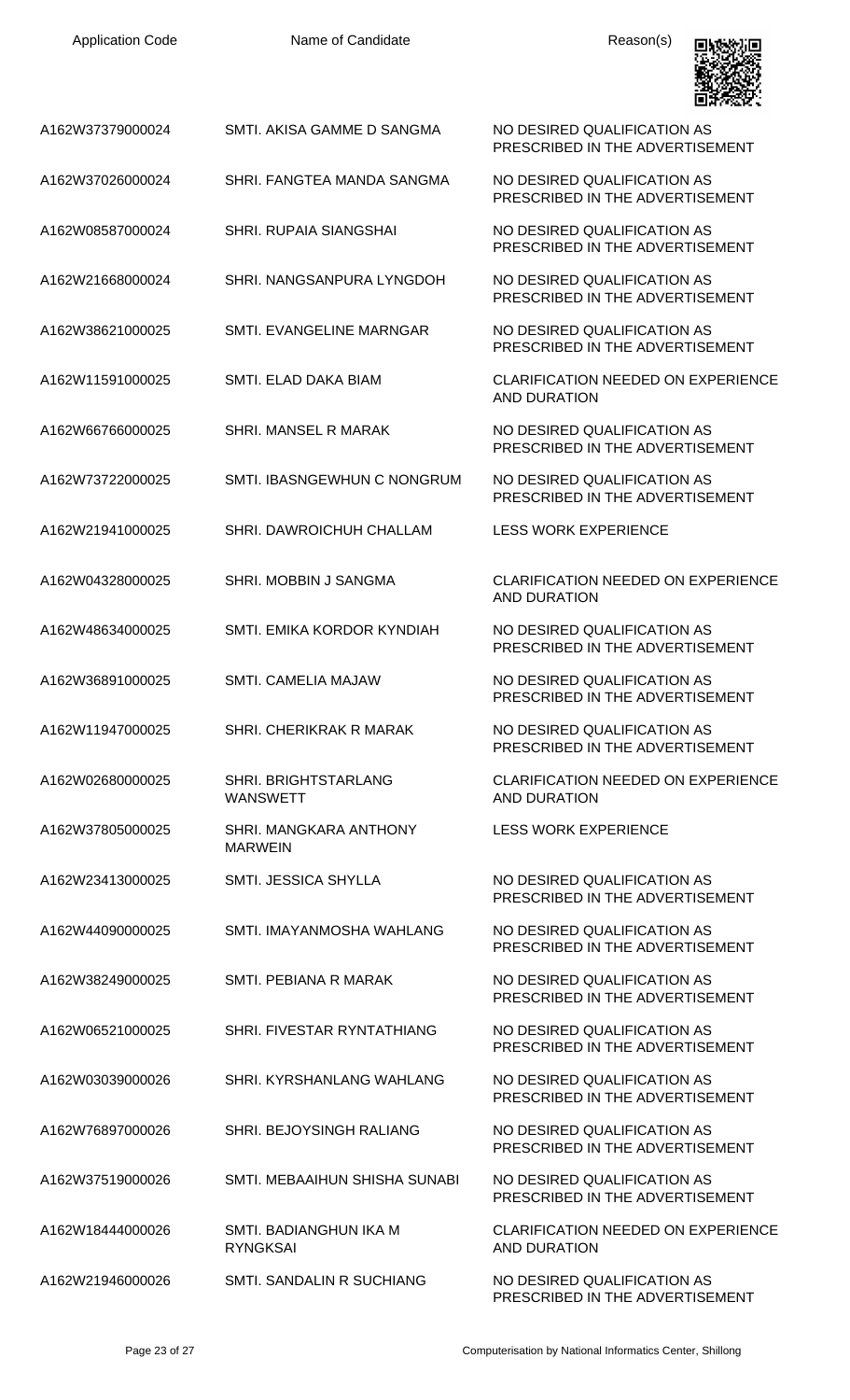| <b>Application Code</b> | Name of Candidate                           | Reason(s)                                                        |
|-------------------------|---------------------------------------------|------------------------------------------------------------------|
| A162W07539000026        | SHRI, SAVIOR J SANGMA                       | NO DESIRED QUALIFICATION AS<br>PRESCRIBED IN THE ADVERTISEMENT   |
| A162W75651000026        | SMTI. NAZAREEN BAKORDOR<br><b>KHARRUBON</b> | NO DESIRED QUALIFICATION AS<br>PRESCRIBED IN THE ADVERTISEMENT   |
| A162W74788000026        | <b>SMTL BARILIN DKHAR</b>                   | <b>OVERAGED</b>                                                  |
| A162W04336000027        | SHRI. KSANBOKLANG KHARJANA                  | <b>CLARIFICATION NEEDED ON EXPERIENCE</b><br><b>AND DURATION</b> |
| A162W66273000027        | SHRI. IALE CHYRMANG                         | NO DESIRED QUALIFICATION AS<br>PRESCRIBED IN THE ADVERTISEMENT   |
| A162W70898000027        | SMTL AGATHA R MARAK                         | NO DESIRED QUALIFICATION AS<br>PRESCRIBED IN THE ADVERTISEMENT   |
| A162W11972000027        | SHRI. CREDIENCESTONE R SANGMA               | NO DESIRED QUALIFICATION AS<br>PRESCRIBED IN THE ADVERTISEMENT   |
| A162W37783000027        | <b>SMTI. LARIMA STEN</b>                    | NO DESIRED QUALIFICATION AS<br>PRESCRIBED IN THE ADVERTISEMENT   |
| A162W23706000028        | SHRI. LEVENINSTAR HAYONG                    | <b>CLARIFICATION NEEDED ON EXPERIENCE</b><br><b>AND DURATION</b> |
| A162W17615000028        | SMTI, RIVANGELYNE MARY<br><b>KHARNAIOR</b>  | NO DESIRED QUALIFICATION AS<br>PRESCRIBED IN THE ADVERTISEMENT   |
| A162W01215000028        | SHRI. REGINAL S WARLARPIH                   | NO DESIRED QUALIFICATION AS<br>PRESCRIBED IN THE ADVERTISEMENT   |
| A162W39357000028        | SMTI, LARIKYNTI IANGRAI                     | NO DESIRED QUALIFICATION AS<br>PRESCRIBED IN THE ADVERTISEMENT   |
| A162W67339000028        | SHRI. TEDIUS A SANGMA                       | NO DESIRED QUALIFICATION AS<br>PRESCRIBED IN THE ADVERTISEMENT   |
| A162W15983000028        | SMTI. ALETHEA DYMPEP                        | <b>CLARIFICATION NEEDED ON EXPERIENCE</b><br><b>AND DURATION</b> |
| A162W36769000029        | SHRI, NAIKHATSAWSYNNIA<br><b>KHARJANA</b>   | NO DESIRED QUALIFICATION AS<br>PRESCRIBED IN THE ADVERTISEMENT   |
| A162W20493000029        | SMTI. JUDITH LYNGDOH POHLONG                | <b>LESS WORK EXPERIENCE</b>                                      |
| A162W20889000030        | SHRI. GREGORY MALNGIANG                     | NO DESIRED QUALIFICATION AS<br>PRESCRIBED IN THE ADVERTISEMENT   |
| A162W39094000030        | SHRI. JUHHI NANGHULOO                       | NO DESIRED QUALIFICATION AS<br>PRESCRIBED IN THE ADVERTISEMENT   |
| A162W20361000030        | SMTI. EPHIDEIMAYA PARIAT                    | NO DESIRED QUALIFICATION AS<br>PRESCRIBED IN THE ADVERTISEMENT   |
| A162W11425000030        | SMTI. SANCHIRA M SANGMA                     | NO DESIRED QUALIFICATION AS<br>PRESCRIBED IN THE ADVERTISEMENT   |
| A162W00483000030        | SHRI. GEORGE FREDDYLEEN<br><b>RAPSANG</b>   | <b>CLARIFICATION NEEDED ON EXPERIENCE</b><br><b>AND DURATION</b> |
| A162W82742000030        | SHRI. MOLOY MANCHANG K                      | NO DESIRED QUALIFICATION AS                                      |

NO DESIRED QUALIFICATION AS PRESCRIBED IN THE ADVERTISEMENT

A162W31756000030 SHRI. SECOND KHONGSDIR NO DESIRED QUALIFICATION AS PRESCRIBED IN THE ADVERTISEMENT

A162W55097000031 SHRI. ROSKIL CHALLAM NO DESIRED QUALIFICATION AS PRESCRIBED IN THE ADVERTISEMENT

SANGMA

Page 24 of 27 Computerisation by National Informatics Center, Shillong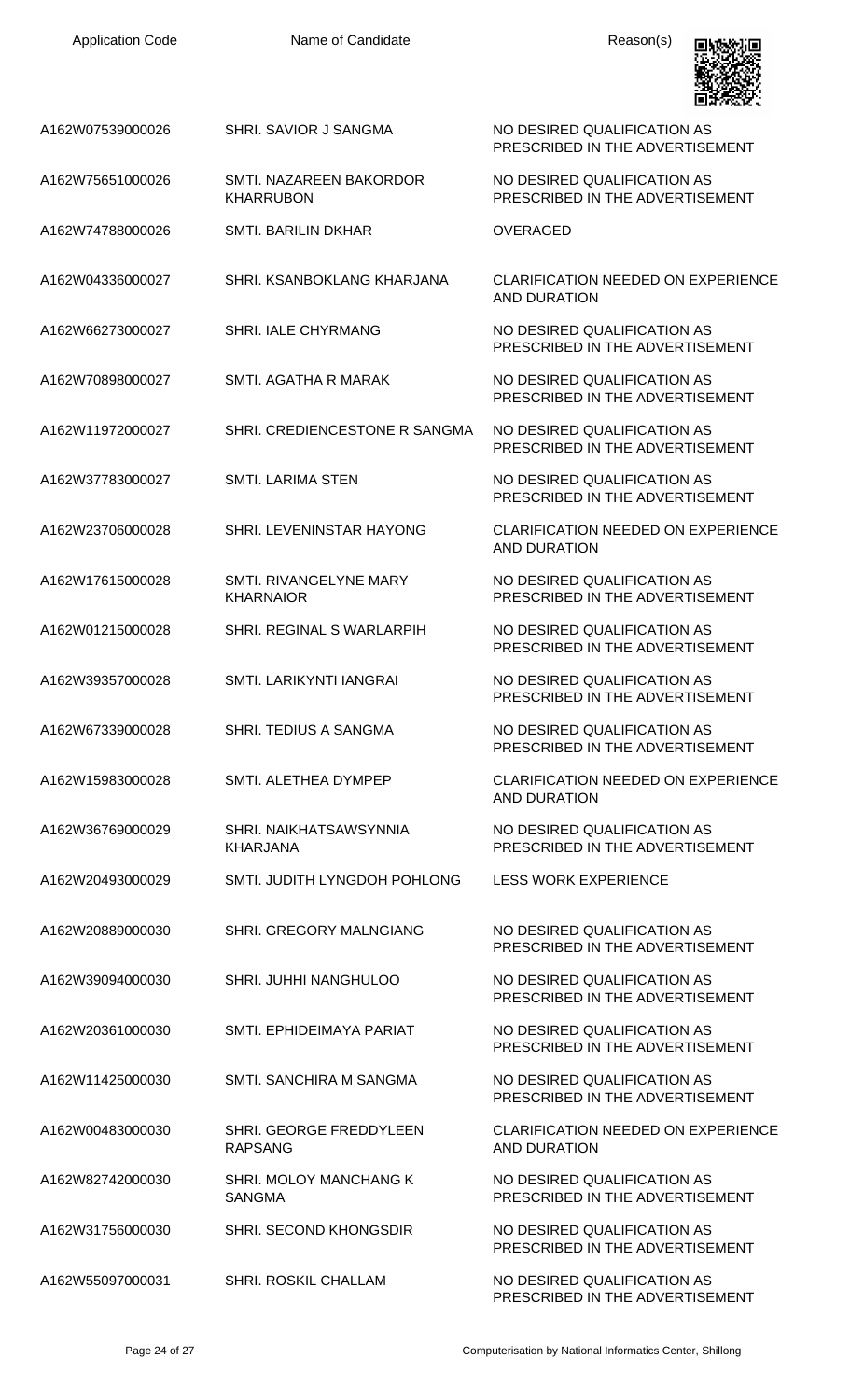| <b>Application Code</b> | Name of Candidate                         | Reason(s)                                                          |
|-------------------------|-------------------------------------------|--------------------------------------------------------------------|
| A162W35225000031        | SHRI. RIBIANG KAT SINGH LALOO             | NO DESIRED QUALIFICATION AS<br>PRESCRIBED IN THE ADVERTISEMENT     |
| A162W06580000032        | SHRI. PYNSHNGAINLANG SAWIAN               | <b>CLARIFICATION NEEDED ON EXPERIENCE</b><br><b>AND DURATION</b>   |
| A162W52162000032        | SHRI. JAMES STAR RYNGHANG                 | NO DESIRED QUALIFICATION AS<br>PRESCRIBED IN THE ADVERTISEMENT     |
| A162W16770000032        | SMTI. LENIENCY DORA SANGLYNE              | <b>UNDER QUALIFIED</b>                                             |
| A162W83963000032        | <b>SMTI. JUNEVA R MARAK</b>               | NO DESIRED QUALIFICATION AS<br>PRESCRIBED IN THE ADVERTISEMENT     |
| A162W01397000032        | SMTI. SUSAN MOORE WARJRI                  | <b>OVERAGED</b>                                                    |
| A162W10718000032        | SHRI. PYNSKHEMBORLANG<br><b>SHANGDIAR</b> | NO DESIRED QUALIFICATION AS<br>PRESCRIBED IN THE ADVERTISEMENT     |
| A162W35194000032        | SHRI. GRIKJANG R MARAK                    | NO DESIRED QUALIFICATION AS<br>PRESCRIBED IN THE ADVERTISEMENT     |
| A162W64821000033        | SMTI. BANSE CH SANGMA                     | <b>LESS WORK EXPERIENCE</b>                                        |
| A162W66739000033        | SHRI. BNENG DENNIES LAMIN                 | <b>CLARIFICATION NEEDED ON EXPERIENCE</b><br><b>AND DURATION</b>   |
| A162W08880000033        | SHRI. VIRUNTY KHONGJEE                    | <b>CLARIFICATION NEEDED ON EXPERIENCE</b><br><b>AND DURATION</b>   |
| A162W06455000033        | <b>SHRI. HAMKYLLA SUCHIANG</b>            | NO DESIRED QUALIFICATION AS<br>PRESCRIBED IN THE ADVERTISEMENT     |
| A162W50901000033        | SHRI. BANTEIBOR LYNGKHOI                  | NO DESIRED QUALIFICATION AS<br>PRESCRIBED IN THE ADVERTISEMENT     |
| A162W04048000033        | SHRI. ROWELLSTAR LYNGDOH                  | NO DESIRED QUALIFICATION AS<br>PRESCRIBED IN THE ADVERTISEMENT     |
| A162W49050000033        | SMTI, CHEKAME A, SANGMA                   | NO DESIRED QUALIFICATION AS<br>PRESCRIBED IN THE ADVERTISEMENT     |
| A162W16534000033        | SHRI. AIBOKLANG MARWEIN                   | NO DESIRED QUALIFICATION AS<br>PRESCRIBED IN THE ADVERTISEMENT     |
| A162W42318000033        | SMTI. JUNCYFERIE BASAIAWMOIT              | NO DESIRED QUALIFICATION AS<br>PRESCRIBED IN THE ADVERTISEMENT     |
| A162W12602000033        | SHRI. DEIBORMI SYAD                       | NO DESIRED QUALIFICATION AS<br>PRESCRIBED IN THE ADVERTISEMENT     |
| A162W18011000034        | <b>SHRI. SYNRAN LANG SURONG</b>           | NO DESIRED QUALIFICATION AS<br>PRESCRIBED IN THE ADVERTISEMENT     |
| A162W38002000034        | SHRI. LARI KUPAR LYNGDOH                  | NO DESIRED QUALIFICATION AS<br>PRESCRIBED IN THE ADVERTISEMENT     |
| A162W03856000034        | SHRI. MOONSTAR MARWEIN                    | <b>OVERAGED</b>                                                    |
| A162W06519000034        | SMTI. PHIDAHUNLANG CHYNE                  | NO DESIRED QUALIFICATION AS<br>PRESCRIBED IN THE ADVERTISEMENT     |
| A162W74055000035        | SMTI. SANCHIEEMYNIRE K SANGMA             | <b>CLARIFICATION NEEDED ON</b><br>SUBJECT, EXPERIENCE AND DURATION |
| A162W78396000036        | SMTI. OSAKA RUANDACHE<br><b>PYNGROPE</b>  | NO DESIRED QUALIFICATION AS<br>PRESCRIBED IN THE ADVERTISEMENT     |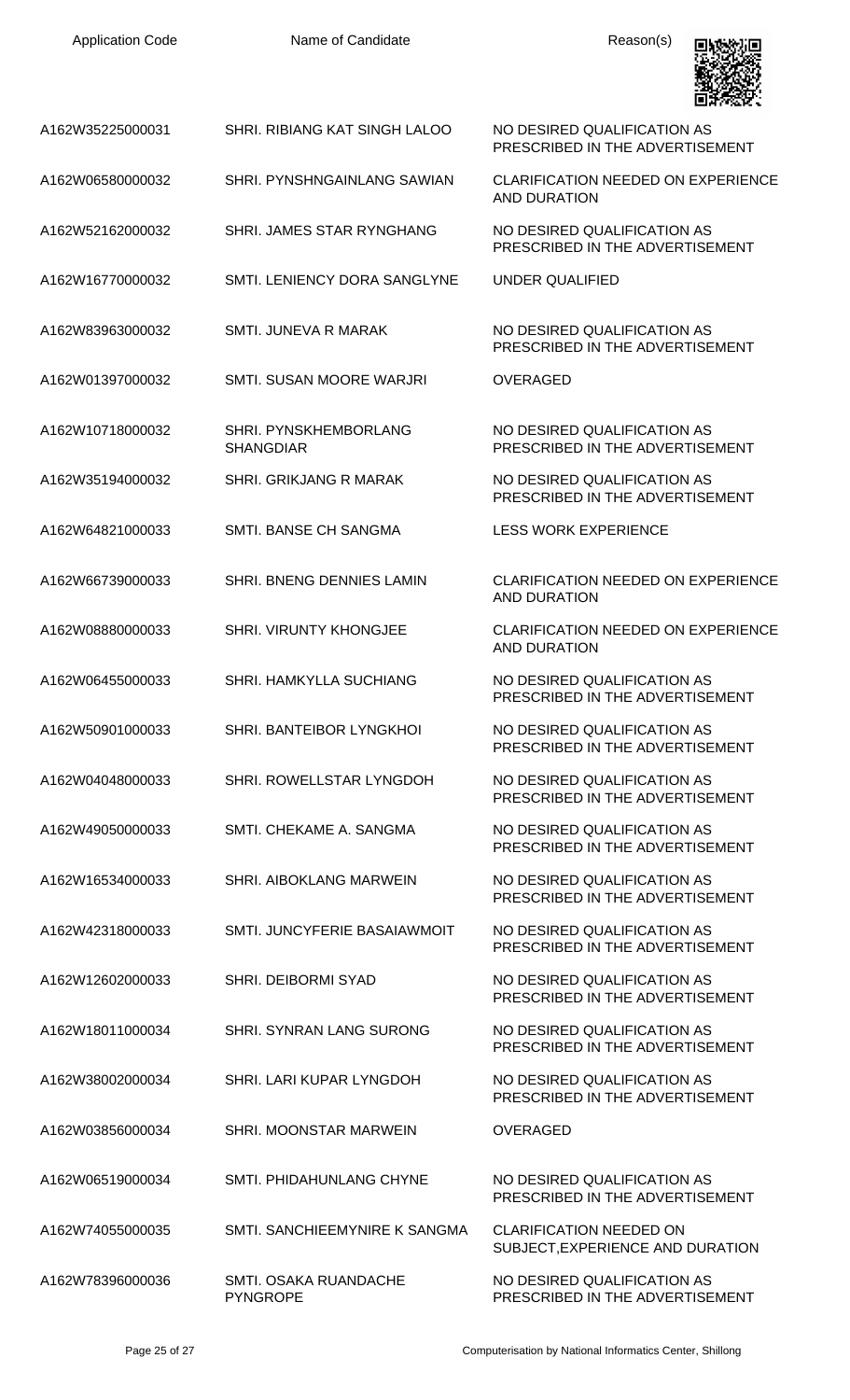

| A162W50968000036 | SHRI. JOSIAH KOKNAL MARAK                   | <b>CLARIFICATION NEEDED ON EXPERIENCE</b><br><b>AND DURATION</b>   |
|------------------|---------------------------------------------|--------------------------------------------------------------------|
| A162W81337000036 | SHRI. HARAN KI KI SYRTI                     | <b>OVERAGED</b>                                                    |
| A162W20809000037 | <b>SHRI. BARISTER MARING</b>                | NO DESIRED QUALIFICATION AS<br>PRESCRIBED IN THE ADVERTISEMENT     |
| A162W11698000037 | SHRI. RICKY DONALD MARWEIN                  | <b>CLARIFICATION NEEDED IN EXPERIENCE</b><br><b>AND DURATION</b>   |
| A162W16715000037 | <b>SHRI. SHAPHRANG SAWKMIE</b>              | NO DESIRED QUALIFICATION AS<br>PRESCRIBED IN THE ADVERTISEMENT     |
| A162W35111000039 | SMTI. IBANKIEWIRAT MYLLIEM<br><b>UMLONG</b> | NO DESIRED QUALIFICATION AS<br>PRESCRIBED IN THE ADVERTISEMENT     |
| A162W16523000039 | SMTI. JOYCILY THANGKHIEW                    | NO DESIRED QUALIFICATION AS<br>PRESCRIBED IN THE ADVERTISEMENT     |
| A162W01543000040 | SHRI. JOSEPH RAPMI POHRMEN                  | NO DESIRED QUALIFICATION AS<br>PRESCRIBED IN THE ADVERTISEMENT     |
| A162W50916000041 | SMTI. PHIDAKERLIN WARJRI                    | NO DESIRED QUALIFICATION AS<br>PRESCRIBED IN THE ADVERTISEMENT     |
| A162W04944000041 | SMTI. SAMAN ROIBHA LYNRAH                   | NO DESIRED QUALIFICATION AS<br>PRESCRIBED IN THE ADVERTISEMENT     |
| A162W65664000041 | SHRI. CHARLEY G MOMIN                       | NO DESIRED QUALIFICATION AS<br>PRESCRIBED IN THE ADVERTISEMENT     |
| A162W08787000043 | SHRI. IOHBOKLANG KHONGJOH                   | NO DESIRED QUALIFICATION AS<br>PRESCRIBED IN THE ADVERTISEMENT     |
| A162W03828000043 | SMTI. DIMRE SENGMITCHI A<br><b>SANGMA</b>   | NO DESIRED QUALIFICATION AS<br>PRESCRIBED IN THE ADVERTISEMENT     |
| A162W48821000043 | SMTI, CHINKY M. MARAK                       | <b>LESS WORK EXPERIENCE</b>                                        |
| A162W17732000044 | SMTI. IBAMEAIHUN KHARSATI                   | NO DESIRED QUALIFICATION AS<br>PRESCRIBED IN THE ADVERTISEMENT     |
| A162W44923000044 | SHRI. IAISAN RYNGKAT LYNGDOH                | CLARIFICATION NEEDED ON EXPERIENCE<br>AND DURATION                 |
| A162W81927000045 | SHRI. RECONCILES SOHTUN                     | <b>CLARIFICATION NEEDED ON</b><br>EXPERIENCE, SUBJECT AND DURATION |
| A162W34615000046 | SHRI. RAYMOND WAHLANG                       | <b>LESS WORK EXPERIENCE</b>                                        |
| A162W33762000046 | SHRI. BADONBOK WANNIANG                     | NO DESIRED QUALIFICATION AS<br>PRESCRIBED IN THE ADVERTISEMENT     |
| A162W21563000047 | SHRI. RANGSTONE PAUL KURBAH                 | NO DESIRED QUALIFICATION AS<br>PRESCRIBED IN THE ADVERTISEMENT     |
| A162W03604000048 | <b>SHRI. SAMSON SUMER</b>                   | <b>CLARIFICATION NEEDED ON EXPERIENCE</b><br><b>AND DURATION</b>   |
| A162W37665000048 | SMTI. FATIMA SHANDI LAMIN                   | <b>CLARIFICATION NEEDED ON EXPERIENCE</b><br><b>AND DURATION</b>   |
| A162W51834000048 | SMTI. EFFIE GWYNETH L KHARJANA              | NO DESIRED QUALIFICATION AS<br>PRESCRIBED IN THE ADVERTISEMENT     |
| A162W02639000049 | SMTI. EVELYN MIHPLI PARIAT                  | NO DESIRED QUALIFICATION AS<br>PRESCRIBED IN THE ADVERTISEMENT     |